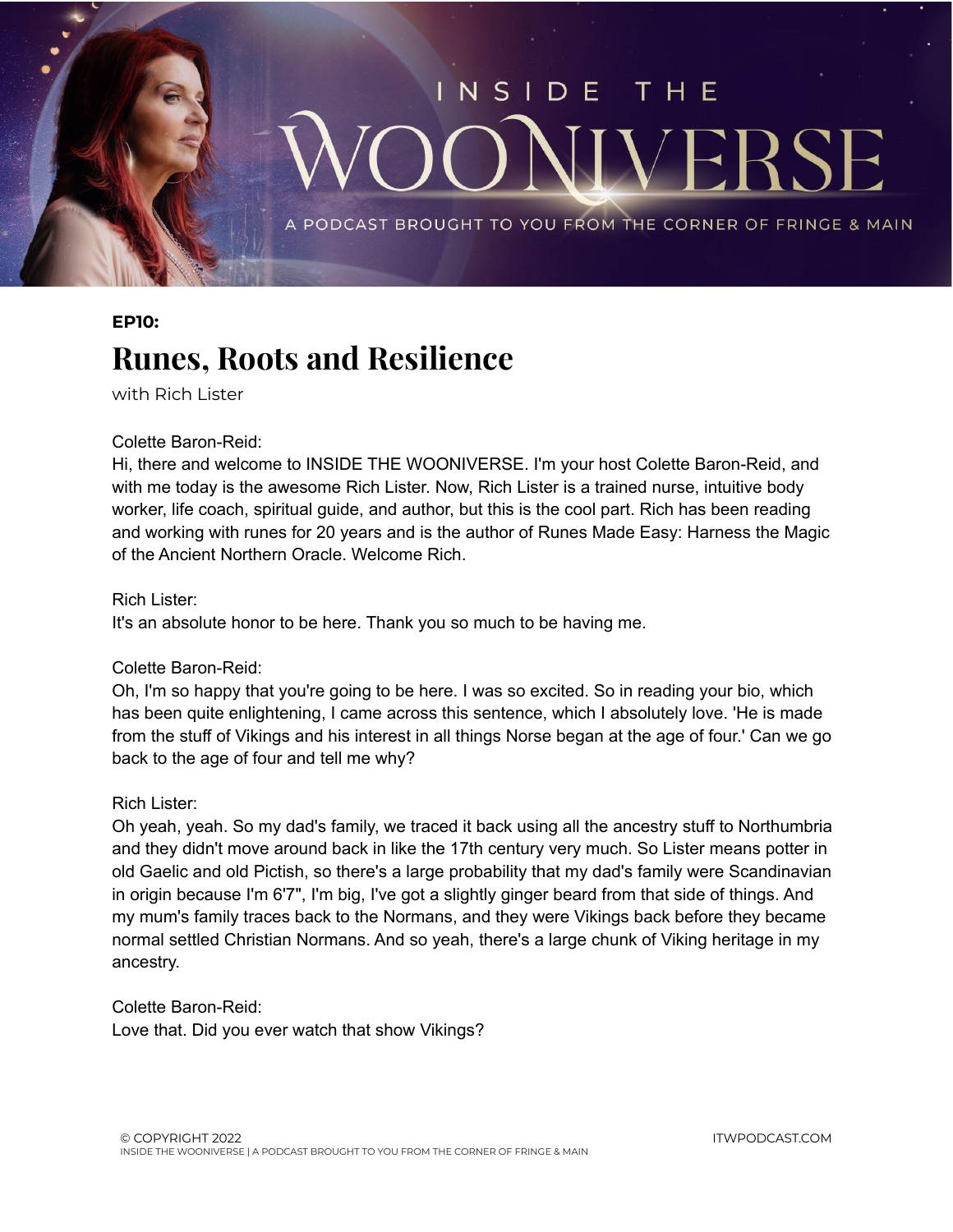

## Rich Lister:

I did. I liked it. I haven't watched the last series yet. It got a bit ultraviolet and I didn't want to... yeah, it was a bit over-stimulating when everything was-

#### Colette Baron-Reid:

I put a blanket on my head. I haven't seen any of it. Ask my husband. I've seen Vikings twice and seen none of it like that part. I just go, "Is it over? Is it over? Is it over?"

#### Rich Lister:

I like the hairstyles, but I haven't got enough hair for it.

#### Colette Baron-Reid:

It's really cool. I love that. Because you know, now that we have 23 and Me and Ancestry.com, we can really trace our ancestry, etc. And it makes sense where you're talking about it because those were the places in Britain that were settled by the ancient Vikings and the Norse. So tell me about what happened when you were four, you didn't have ancestry.com.

#### Rich Lister:

No. When I was four, I was fascinated by the myths and the stories of everything, and my dad was a doctor. He was a family doctor and he was working a lot, so when he came home he would tell me lots of stories that he was told when he was little. And I grew up listening to all these stories of ancient myths and things like that. And then as I grew older, I'd look out for these stories that resonated with me in these ways. And as I came into adulthood, I discovered things like actual, proper Vikings, this opposed to just play with [inaudible 00:02:45] and Lego and things and moving further into it as I became older, discovered more Viking and the Nordic roots of things and how everything evolved in Europe around that time. And I find it fascinating with the Barrows in Sutton or the settlements around Kent, where I was born, where the Danes and the Utes landed or where I am now on the south coast, the Isle of Wight is where the Jutes landed and they were the last pagan kingdom in England.

Colette Baron-Reid: That's so fascinating.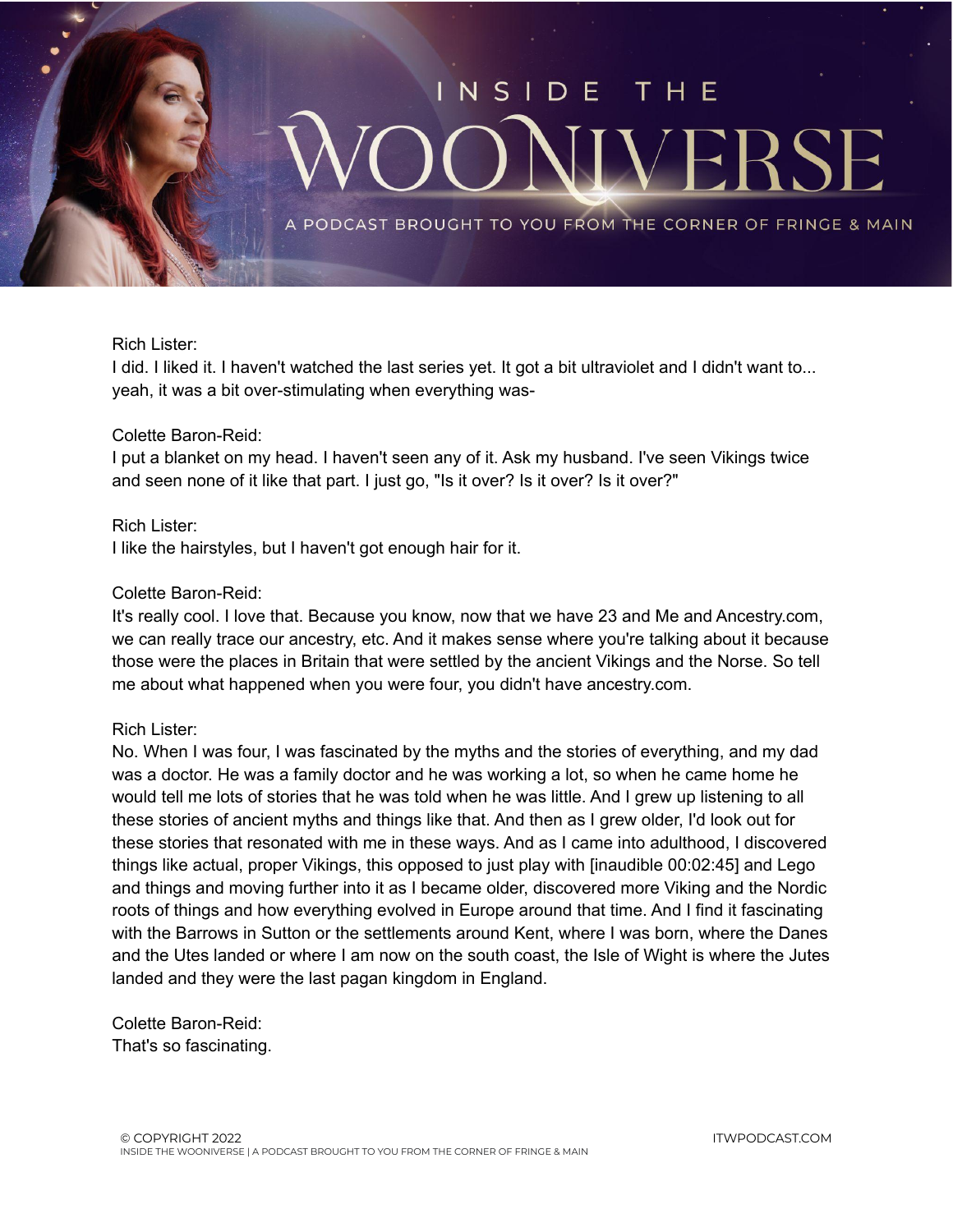

## Rich Lister:

And all these different things just evolved into where I am right now, sitting, talking to you about Viking and Viking runes, and it's something that really fizzes in my body and in my neurology.

#### Colette Baron-Reid:

And I do think that we know. I had a similar experience when I was four. My dad also, he had these books about myths and legends from all the cultures all over the world and he would read to us too. And one of my favorites was the myths and legends of the Norsemen. And I know some people don't believe in past lives, etc. I mean, in your case, you actually have a blood lineage there, but sometimes you just feel it that you somehow have this amazing connection. Anyway, I don't have a Nordic bone in my body and I love anything to do with this, but it's very similar to my Balkan Slavic roots. Very, very, very similar.

#### Rich Lister:

I think, well, especially with the Balkan Slavic tribes and the Nordic Viking, they intermarried a lot and there's a story of like the Icelandic king who had a Balkan wife and they went off and raided and they were perhaps part of the family that went over to Newfoundland in like the 900s. So there's a whole link there from the Balkans, the Slavic countries through the Vikings, especially through Constantinople and all that sort of stuff where they all traded everything from wives, husbands, gold, silver, everything. So there's links everywhere.

#### Colette Baron-Reid:

Yeah. That's so cool. And it's very interesting because I have such an affinity for Iceland. So it's amazing that you said he had a Balkan Slavic wife because that is 80% of my DNA. So let me ask you this then, because you obviously are a scholar now of this. When you were little you played with it, then as you got older, it became your focus and how you dove in to the understanding, and I do think that we're not independent of our history. We are our history. So being able to take the things that we've lost and bringing it now to our modern world, bringing the ancient wisdom to our modern world is what we need. I think we all got kind of lost along the way when we lost some of the ancient techniques of tuning into spirit, etc. So I know you're an intuitive. You're known for that as well too. Tell me about when you became really aware that your intuitive capacity to tune into the world around you was something a little stronger than most.

ITWPODCAST.COM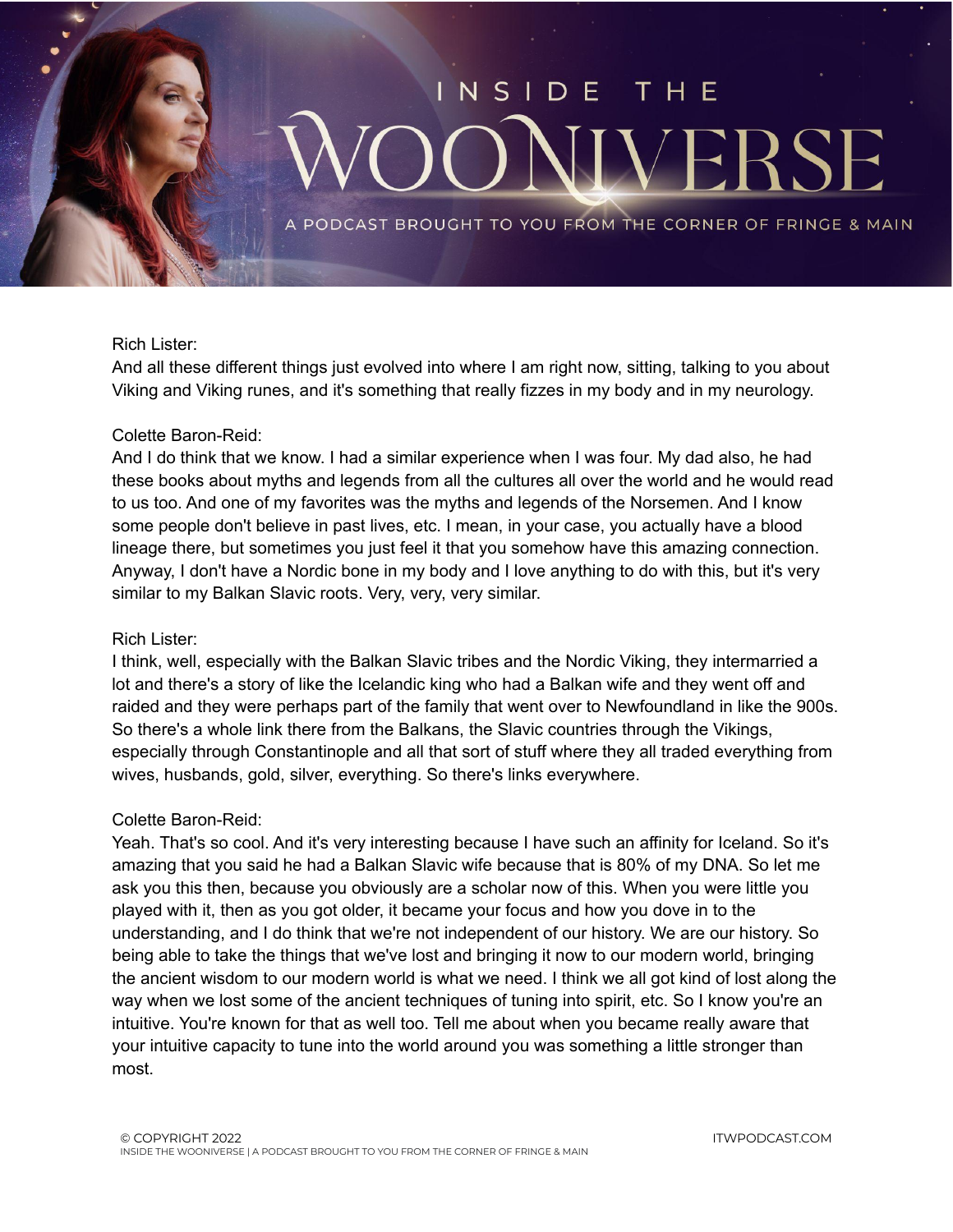# N S DE THE F

PODCAST BROUGHT TO YOU FROM THE CORNER OF FRINGE & MAIN

#### Rich Lister:

So part of my history is that of being a trained nurse and I spent quite a large chunk of the early 2000s working in the ER. And I don't know if you've ever been in a hospital at night; they're weird ass places. Not only do you have the ER with all the energy moving around, people are coming in with all kinds of stuff all the time. But if you go off into the corridors, because I was in a big teaching hospital near me, and the energies that stalk the corridors at night, not malevolent. There's no malevolence there because it's all full of good stuff, but people come to hospital to die or be sick. And so these energies are there. And if you tell them to go away, they go away because they're not malevolent. That's just where they live like a cat lives in your garden or a fox or whatever.

And when I started seeing those, when I'm moving patients from ward to ward or going to get a blood sample or something, it's like, why isn't no one else talking about this? And then if you mention it, everyone shuts you down really quick because you'd be challenged to find a nurse who hasn't had a feeling of a weird sensation in a room with a patient who's dying or a patient who's getting better. And then one time I came across a guy who was dying of cancer. He was on his literally last minutes and there was this entity feeding off his energy. And I was like, oh that's not good. And so I told the entity to Foxtrot Oscar and-

Colette Baron-Reid: Foxtrot Oscar? I'm going to start using that one.

Rich Lister: Abbreviation.

Colette Baron-Reid: Yes.

Rich Lister:

Go away. Told the entity to go away. It did. And the guy lasted for a couple hours for his family can come in. And then that caused me to go down a slightly more esoteric metaphysical route with how I was approaching the world and that led me to Pagan camp and the Pagan people and realizing, oh, this really resonates with me. And then standing by a fire one night at 3:00 in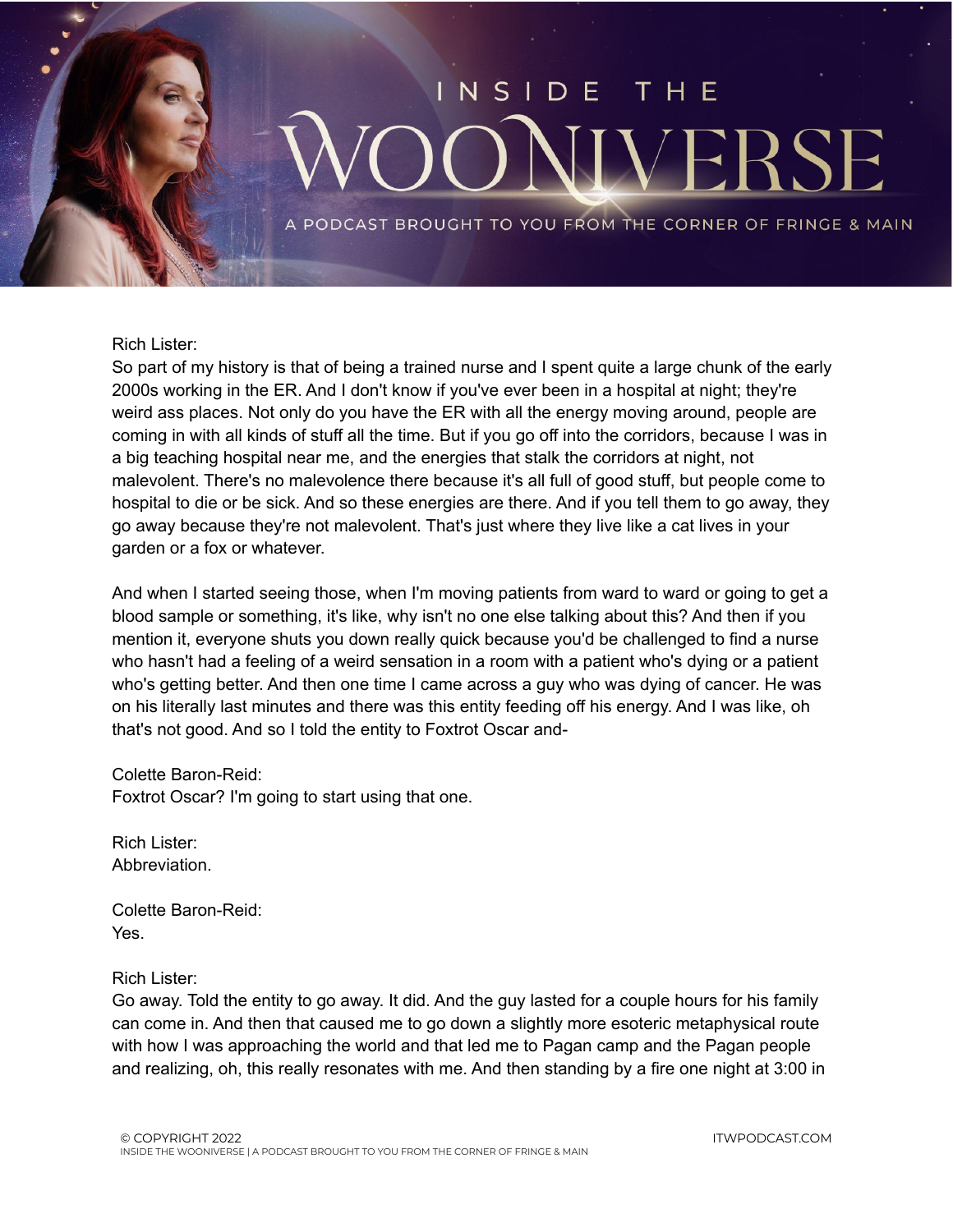

the morning and speaking to a one-eyed God standing in the flames who told me to go off and learn the runes. I was like, oh, okay. All right.

Colette Baron-Reid: Oh, I love that story.

Rich Lister: And yeah, one thing that lead to another, here I am.

#### Colette Baron-Reid:

Wow. I mean, it's interesting because I remember I started as an aromatherapist. I mean I started actually as a musician, but when I really, really got that I knew what I was seeing was totally on because I had it since I was a kid. But then as you get older, you want to fit in everywhere, whatever, but I remember touching somebody and seeing an entire storyline of that person's difficulties, and in this case they were molested and I even knew the name. And you just can't deny that these stories are true. I've also seen an entity feeding off of entire group of people when I was away at another author's big event and we were doing this meditation until 3:00 in the morning. It was pretty trippy. Nobody can tell me that those things don't exist and we either feel them and not know what we're feeling, because everybody can feel them. I believe it's not special, but some of us it's like everybody can run, but not everybody can run in the Olympics. Right? So you're sort of the Olympic runner of seeing these particular things like I am as well. But I do think now, and tell me if you agree with me, that there's an evolution going on where a lot more people's sensitivities are starting to grow, would you say that's true?

#### Rich Lister:

I completely agree. If you look at how humanity has evolved since using the Christian 00 when Christ was born, we had a very, very spiritually connected people. And over 2000 years we've split like a tree struck by lightning with a spiritual world like the other world maybe, and this corporeal world that we can touch right here right now, and we split. And the further we go, we get more and more divorced from our connection to spirit, to the universe, whatever you want to call it. And now we've had what, 2000 years of that, and until like the year 2000 when there's this huge outcry of humans being exuberant of being alive in the year 2000, the energy starts to come back a bit and you can really see it and feel it with the rise of the light worker, with the rise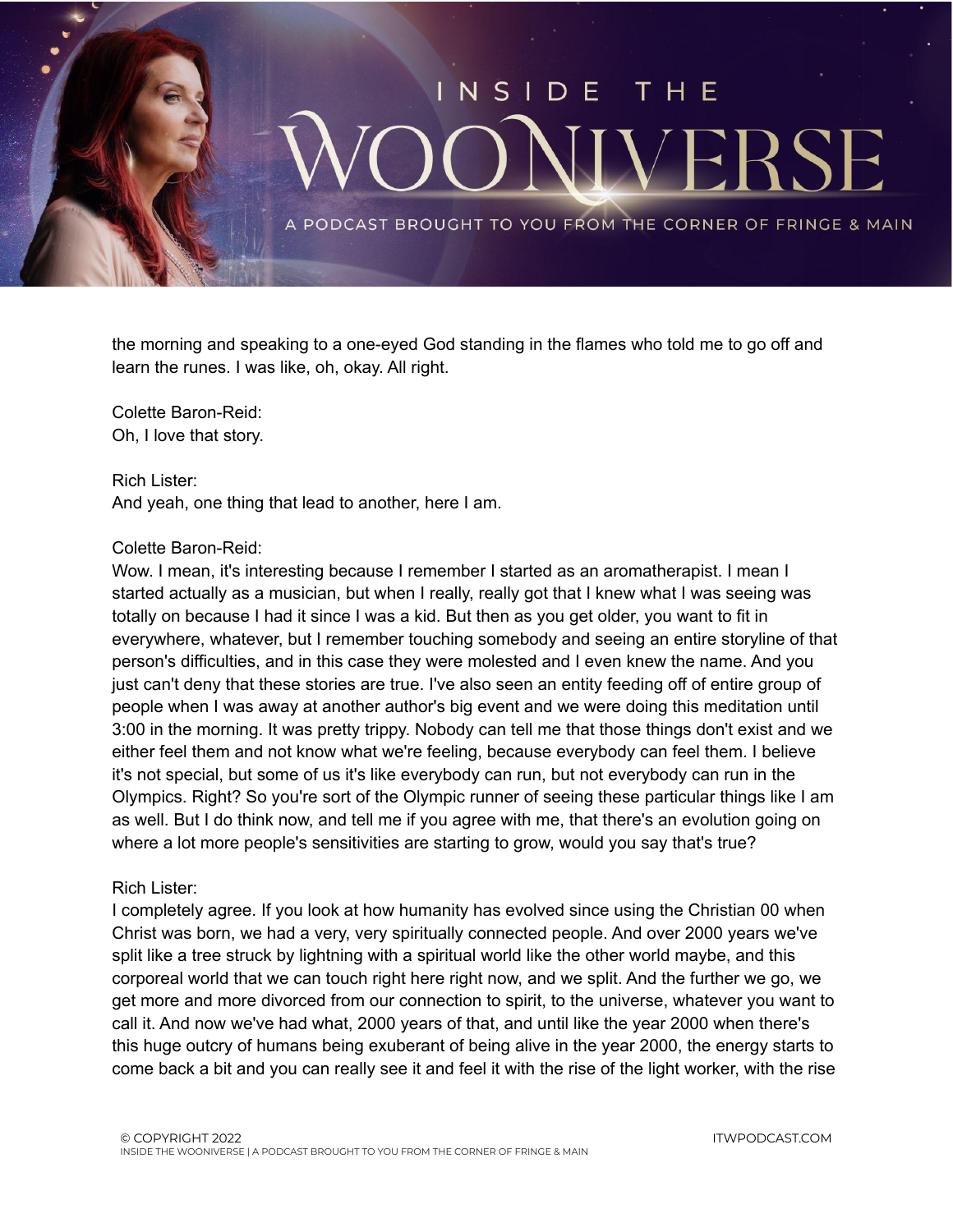

of the yoga, with the rise of all of these spaces where women specifically are grasping at their Goddess-given/God-given right and power to connect with the universe. And the old Christian monks knew it, that the power comes through the women, so they converted women first and then they converted their husbands back in like 200 A.D.

Colette Baron-Reid: Wow, this is so interesting.

## Rich Lister:

So we know that the power comes through the women first and the men catch up later. So this is where we see all these light workers and these energies coming from, and I can really feel and see and observe this power coming into the universe, into our world back again as it was, maybe pre-Christian, pre-Atlantian, pre-Lumerian, whatever markers you want to put in the world's timeline. And so, yeah, I agree. We are vibing higher than we have 2000 years, I think.

## Colette Baron-Reid:

Yeah. It might even be longer than that. And when you think of the age of Taurus, for example, that there was more of a culture that saw the feminine because they saw the whole world as this feminine, like the goddess culture. And then of course we have all the different splits in the age of Aries with the advent of weapons. There's just a lot that we've all evolved through, and now I don't think we're going back to anything. I think we're waking up to bring back a thread that we're remembering what the thread was so that we could weave something new.

#### Rich Lister:

Yes, because the energy's still there. If you don't pick it up, it's still energy. It's like a radioactive thing. It still sits and glows quietly in the darkness. And again, not going back to it, but rediscovering, oh wow, this is awesome. It can power the universe from this belief pattern that we have that's millennia old using human numbers. That we can then connect to and hone in on and realize into our world now be you in Canada, America, wherever you are, just to bring this energy through you in a way that's meaningful for you. And there's no right or wrong way for this because we've literally burned it out of most cultures on how to do it the right way, so we've got to discover it again.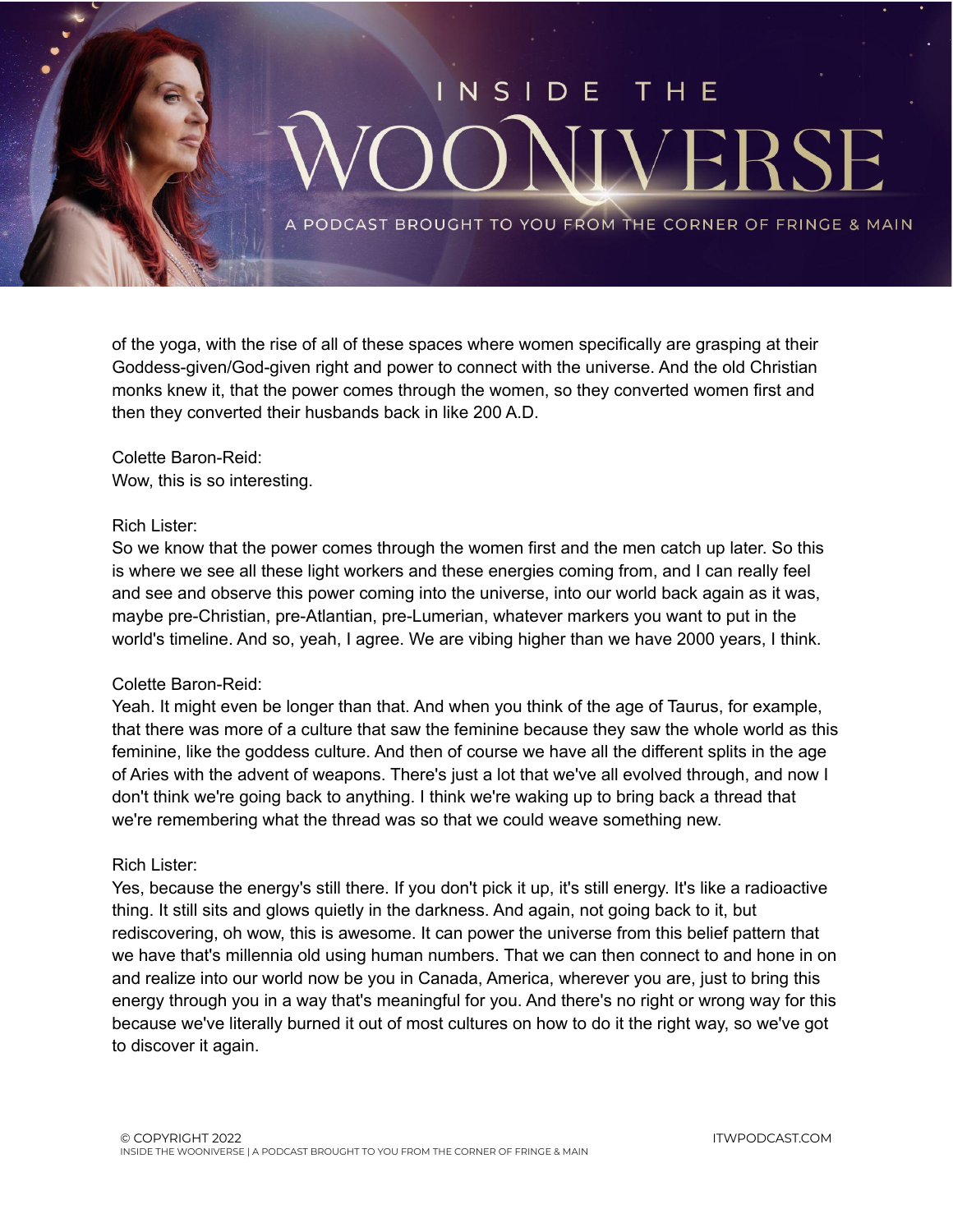

Colette Baron-Reid:

Oh, I love that. And that's so true. I love that. You said that we literally burned it out of most cultures because of that separation, that lightning bolt that split the tree, everything has split. So now we have to find a new way to weave it back together. And is that how... let's go back to that concept of the thread. Is that what it felt like for you when you discovered runes? Was like picking up a thread energetically that you just knew?

## Rich Lister:

That's a really good analogy. Thank you. It's yeah, that sense of knowing, and I don't know if I've got the right language to describe the right feeling of it. You know when you put some nice, fluffy socks on in the morning?

Colette Baron-Reid: Yeah.

Rich Lister:

Touch the cold floor and it just feels good. That kind of feeling. Oh yeah, this is for me. Thank you very much.

## Colette Baron-Reid:

I love the image of a six foot seven Viking-ish man putting fluffy socks on and saying, yeah, this is what it feels like for me to work runes.

Rich Lister: Yeah. Yeah. That's it.

Colette Baron-Reid:

I love it. But it is the comfort. It's the comfort. So why are runes so magical? Let's talk about the runes because that is your magic.

Rich Lister:

Yeah, that's my jam. The runes for me are that radioactive device I just spoke of. It's that glow in the darkness that resonates really quite potently with me and how I perceive the universe. I see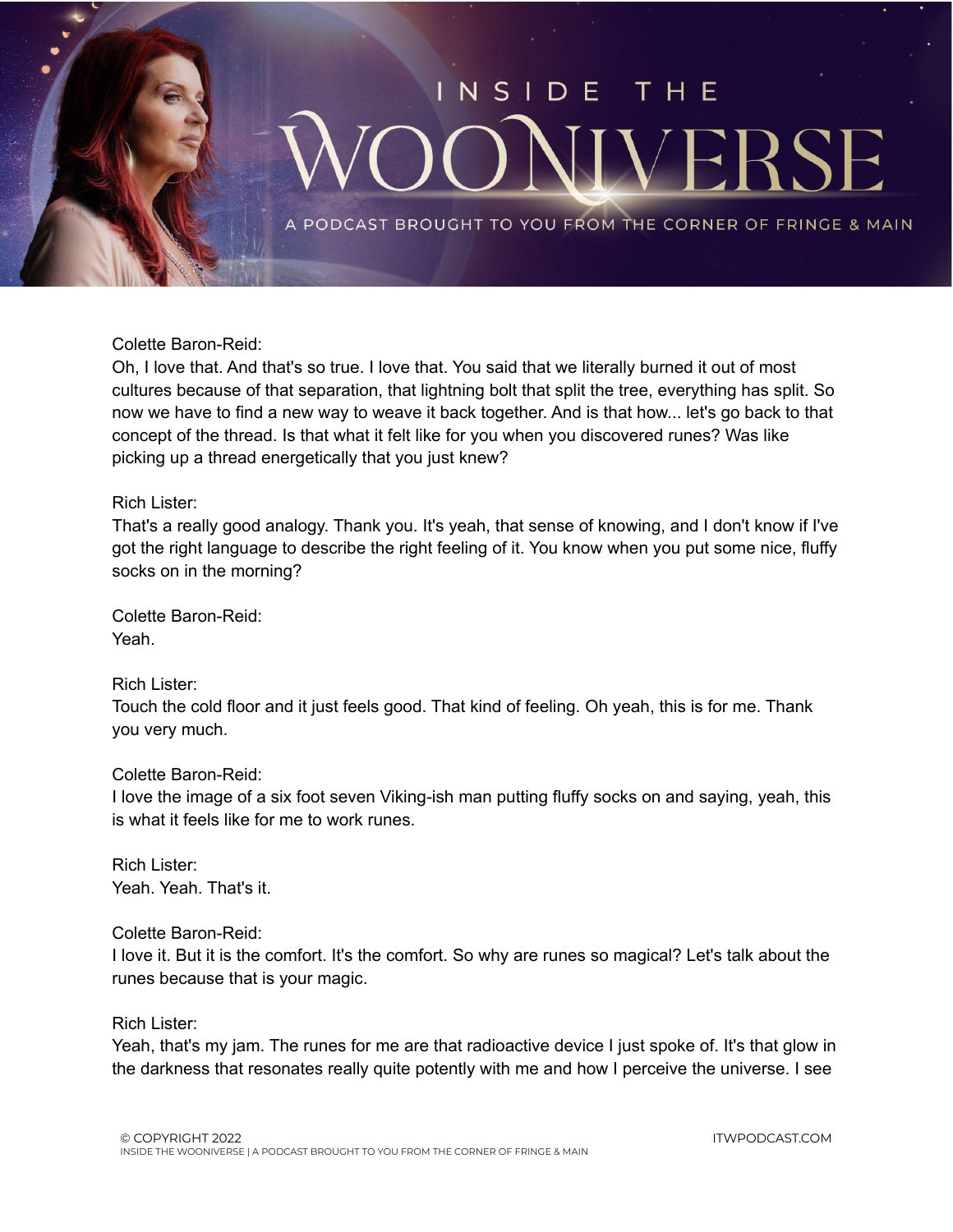

the universe as a series of attractive energies. Sometimes I might be vibrating in a way that the energy is attracted to me, so energy of abundance may come to me or energy of strength or energy of defense or potential or initiation. And the runes hold these energies in these little scribe forms. If you haven't seen the runes, runes look like very simple pictographs. That's interesting, that one [inaudible 00:13:30], and this is the Elder Futhark. So that's one from like 600 A.D.. And that one means luck in some spaces or sex, if you want to go down the X-rated version. And the runes are very simple structures that hold quite a powerful meaning, the same way, the modern alphabet that we use in most of Europe in the United States and Canada and things holds meaning. The runes also hold meaning beyond just the letter sound, they hold a meaning into the energy that they were charged with.

#### Colette Baron-Reid:

I like to look at them like they're little icebergs. So we only see the tips of them and the vocabulary, the lexicon, they're always going to be the same. I think they're 24, the Elder Futhark, is that correct?

Rich Lister: Yes.

## Colette Baron-Reid:

So then you have this lexicon of the vocabulary of these pictographs, like you said, that hold these giant stories underneath, that you can tune into. Is that how you see it?

## Rich Lister:

That's again, a really good analogy. Thank you. I definitely see the little lines that we see carved in rocks or on swords or in rune sticks from graves, especially there's the one in one of the Balkan islands that's got a grave with a woman buried with little silver rune sticks, and these runes hold that potential. So exactly like an iceberg, you only see the tiny little bit at the top, but beneath it's much more grand and huge because you can follow the story. And with the runes, part of the problem is that, as I said a minute ago, we've burned away everyone who learned the runes because the runes were held by the [inaudible 00:15:02], the witch, the woman of the village, the tribe, the people. And the people recording it were monks who were masculine from a patriarchal construct who didn't really care what women said because women didn't matter.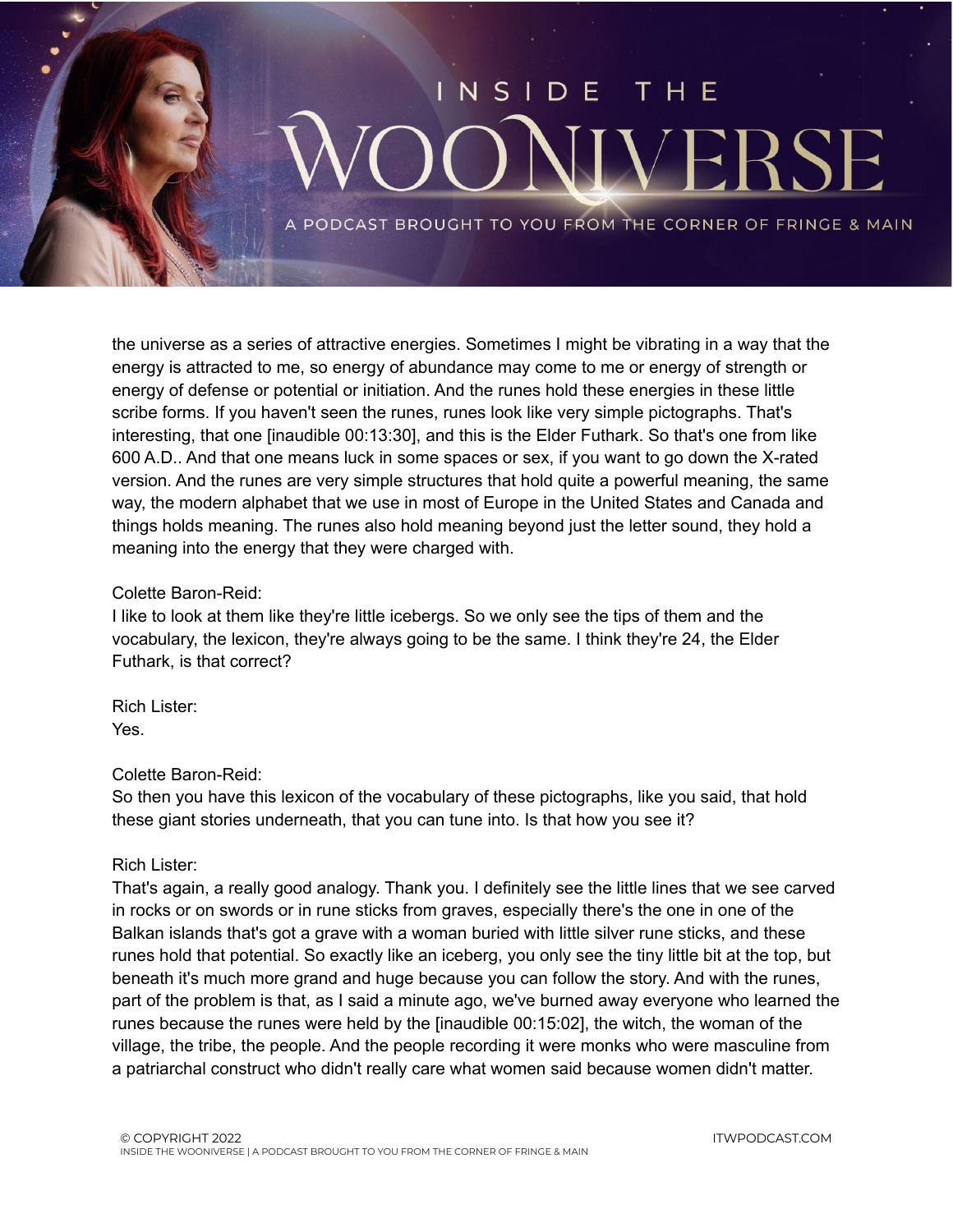

So the stories were all written down through a very masculine lens, who are trying to convert Pagan ideas into a Christian idea. So that's why we have a very Christianized masculinized set of runes poems. And as a human now delving into the runes with this knowledge, it's my job to realize that these runes don't have the same patriarchal constructs that may have evolved over the last 1200 years. They have a very different idea that has been lost into time, so I need to work out how it fits for that energy in my world.

Colette Baron-Reid: Right. And our world is changing.

Rich Lister: Yes, definitely.

## Colette Baron-Reid:

I think one of the biggest issues is language, is linguistics. Remember you said we don't have the words. We don't have the language. There's not enough nuance right now, and I'm hoping the English language or our language in the whole world starts to evolve to add some of the nuance that was lost. Even our language has that patriarchal system built into it.

Rich Lister: Definitely.

Colette Baron-Reid:

Right? Of right, wrong the duality, the polarities, etc. So how did you learn them? Did you just pick them up and started working or did you have a teacher?

Rich Lister:

I met a woman named Jess who lives or lived in Nottingham. She taught the group I was part of the Anglo-Saxon Futhark, which is similar to the Elder one, except longer and more complicated, and it has sounds that are associated much more with Latin words. So there's 36 runes in that one, opposed to 24. Then I went and learned the Elder Futhark because that's one that really called me, and that's what I put in the book because I think that one's much more simple to learn because the humans who developed that were much more simple human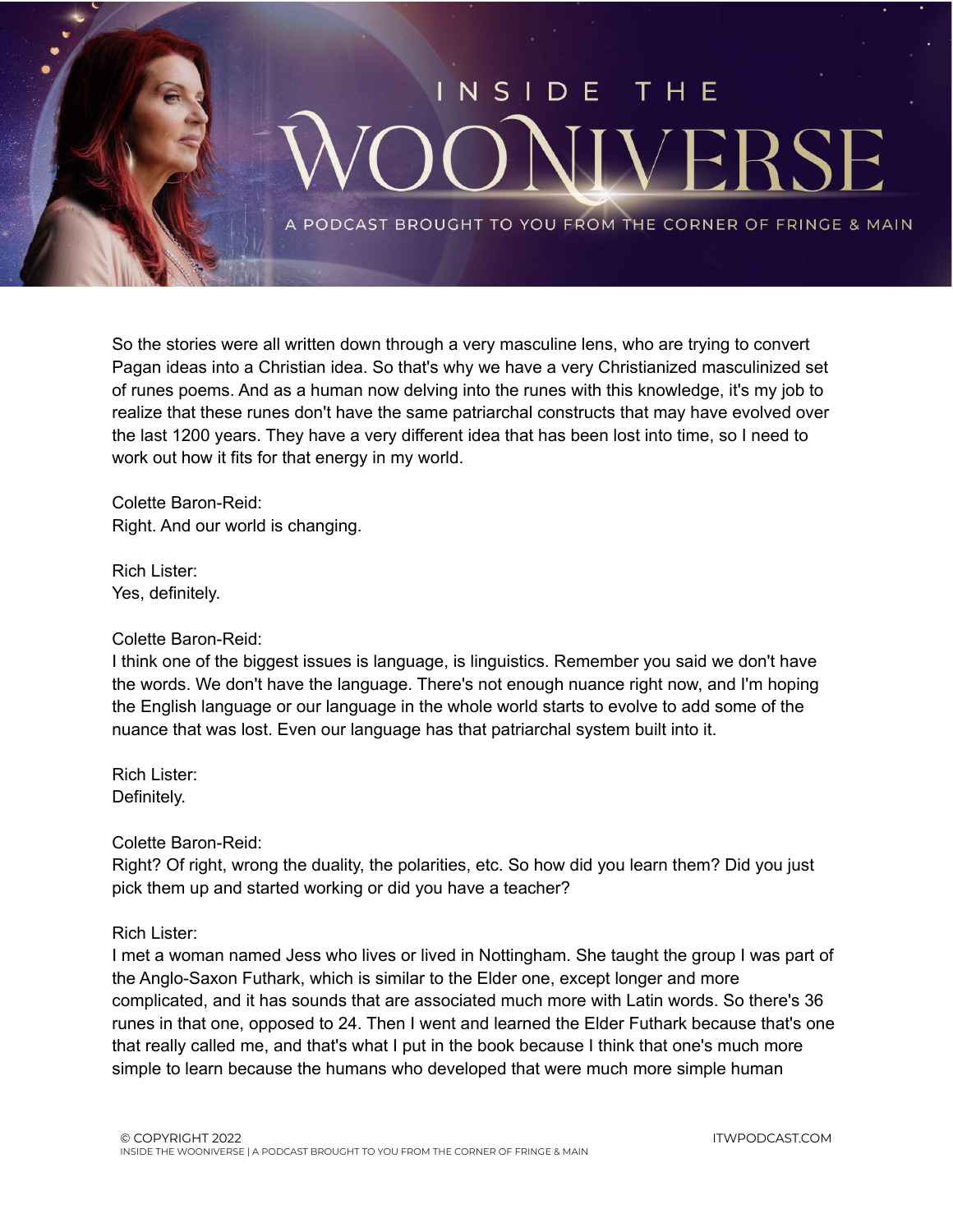

beings. So there's like 500 years of difference of not interacting with the Roman Empire, with Christian monks and priests and things. So it's a very simple structure that then evolved later on through different lenses to what we have now.

Colette Baron-Reid: So the Elder Futhark... or is it Futhark or Futark? How do you say it?

Rich Lister: I say Futhark.

Colette Baron-Reid: Futhark. Okay.

Rich Lister: Yeah. It's how you want to put the emphasis this wherever you wanted.

Colette Baron-Reid: And that has 24, so that we have-

Rich Lister: That's 24.

Colette Baron-Reid: So the lexicon is built of 24, the vocabulary is 24 symbols, etc. And are they read upright and reversed? Tell me a little bit about how you would read them.

Rich Lister: So I'm a geek and-

Colette Baron-Reid: I love that you're a geek.

ITWPODCAST.COM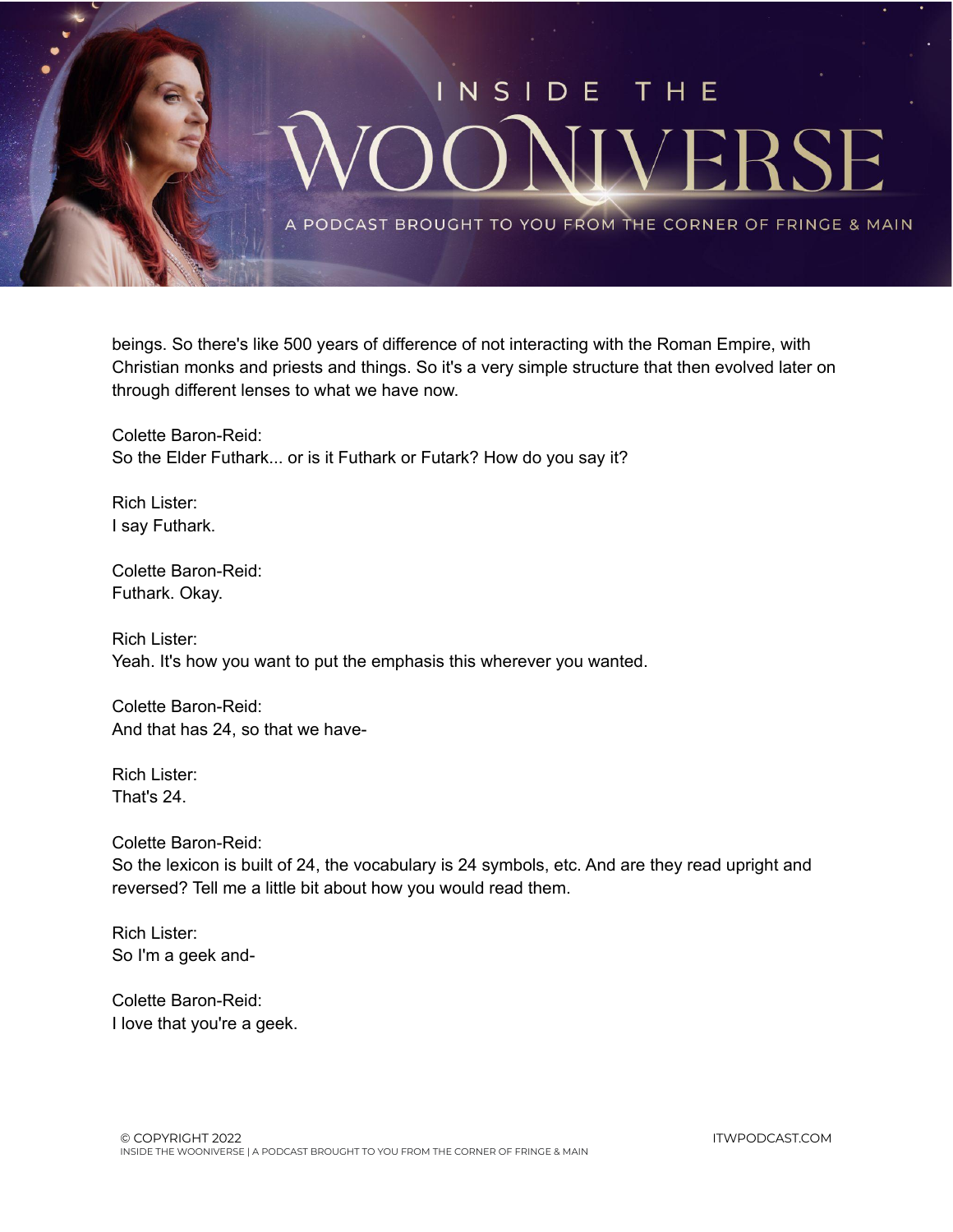

#### Rich Lister:

.... a history geek at that. I did lots of Viking reenactments, Roman-British reenactment, like dressing up with shields and swords and stuff. And from my studies and how I look at things, runes were used however they wanted them to look pretty on the thing. So the radio rune that looks like an R was upside down or back to front or side, depending on how they wanted to fit it in with the rune stone or the carving they were making. So I don't believe that there is a reversed rune energy.

Colette Baron-Reid: Interesting.

#### Rich Lister:

It's either there or not. So for instance, radio, like I just said, the journey rune, if you are doing a [inaudible 00:18:09], if it's there, you've got a journey or an adventure or there's a path stretching in front of you. If it's not there, that energy's not really there so much so you don't need to worry about that.

Colette Baron-Reid: Yeah.

#### Rich Lister:

I don't see them as negative or positive either from the same concept because they're very primal energies. A lightning bolt isn't a negative or positive thing, it's just a thing. A bear isn't a positive or negative thing. It is just a bear. You have to manage it. That's what life is.

#### Colette Baron-Reid:

So how would you talk about your specialty, which is really about resilience, spiritual resilience and how does that connect to your work with runes?

## Rich Lister:

Yes. Resilience has become quite an overused word in the last two years, I see, and it's been corporatized left, right and center. I see resilience as the ability to adapt and overcome, and this is what something runes and the energies and the history attached to the runes bring really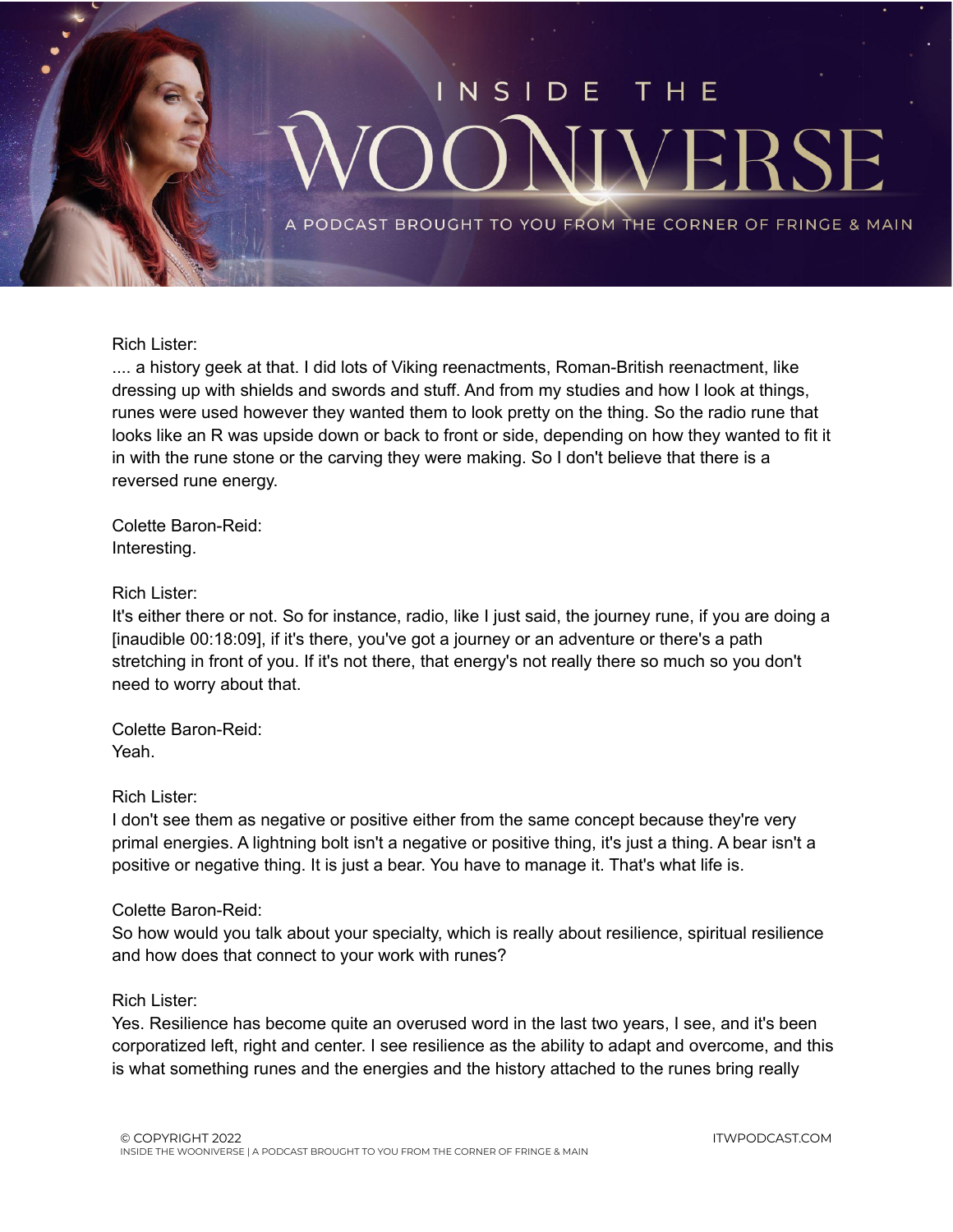

powerfully I feel, because you have to be resilient to last for 700 years being buried under a bog in Denmark.

Colette Baron-Reid: Yeah.

#### Rich Lister:

And being able to adapt the interpretation of the runes from something that was written down by 11th century monk into something that's applicable now in the human world and being able to use it that way, it changes how our brains start thinking about things. So taking a very wooden concept of this is what this rune means, this is the poem that goes with it to how does that manifest in my world right here, right now. Means our brains have to stop just believing what we've been told in the world and start thinking beyond the black and white prescriptive nature of education, of media, etc.

So we start to go, okay, the strength through the giant ox. There's no giant oxen left anymore, but what happens if it means a bulldozer or a giant 4x4 or a big articulated lorry or truck and how all these energies can become adaptable for now, and by using the teaching model of the runes to build a resilient neurology within our bodies, then we can start to look at how concepts such as the Holmgang, which is the Viking honorable combat, can help to build our own physical resilience by increasing hand-eye coordination, by balancing on rocks down by the beach, or by being able to move out of the way of things like Mr. Miyagi in The Karate Kid.

All of these things build resilience in ways that aren't quite as black and white as sitting in a boardroom watching a PowerPoint presentation of someone who's a corporate resilience trainer, which is great and powerful and works in certain environments. But then we can take it into ourselves and bring our own personal resilience because we're all wired differently ever so slightly. I've got a neuro divergent body and mind, so I need to work my body and mind differently to someone who's got a different wiring. And by using runes and using ancient concepts that have been developed over millennia, I can then bring me into now as a more resilient human and hopefully lead other people to a same state that they can face what comes and not crumble and go, I've got this. I know what I'm doing. Let's do it.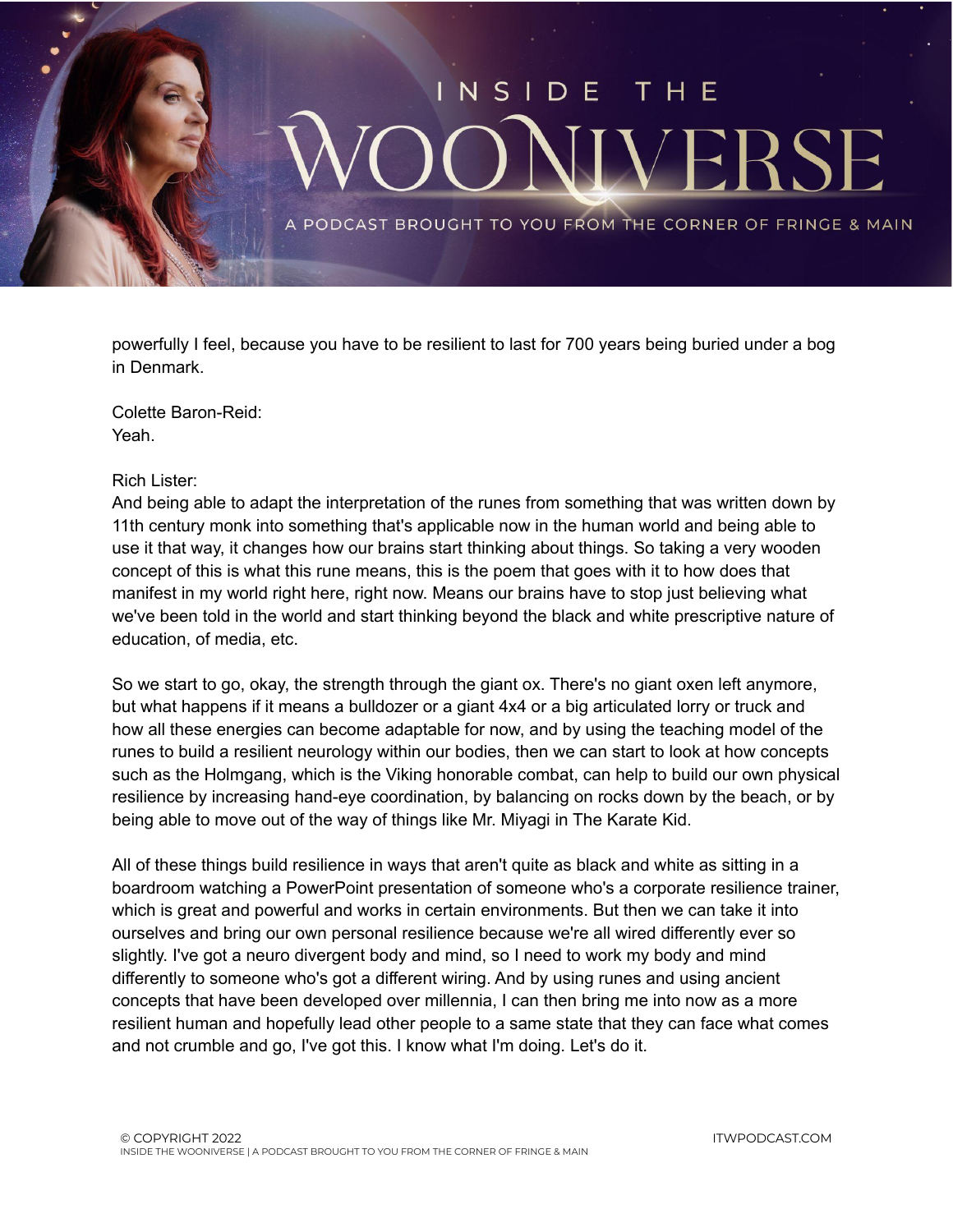

Colette Baron-Reid:

I love that you equated the word resilience with adaptability. You create runes from trees, so when you think of a tree, you think of how a huge windstorm still can't fell a 500 year old tree. They're adaptable to weather, to circumstances. They help each other. Right. There's a communication amongst the trees.

Rich Lister: Yes. The mycorrhizal network. Yeah.

## Colette Baron-Reid:

Right. The network. So I love the way in which you spoke about how working with runes can reshape your neurology. So there's a whole different brain... well, and I know this as well too, that when you start to see things, you automatically start to dissolve your conditioning because the fixed conditioning can't stay there when you are changing the neural networks in your brain by using an intuitive tool, right?

Rich Lister: Yes, definitely. I concur completely.

Colette Baron-Reid: What are some of your techniques? Tell me what are some of your techniques that you love.

Rich Lister: So my background is, I've gone through the NLP mill, as many people have.

Colette Baron-Reid: NLP mill. I love that.

## Rich Lister:

And I find lots of the tools there very useful. I went through that when I was in nursing and I saw the power of being able to change someone's mindsets and viewpoint to get them post big car crash to be able to walk again and things like that. So I use lots of NLP tools. I see NLP as a very modern distilled version of ancient shamanic techniques. Because if you look at things like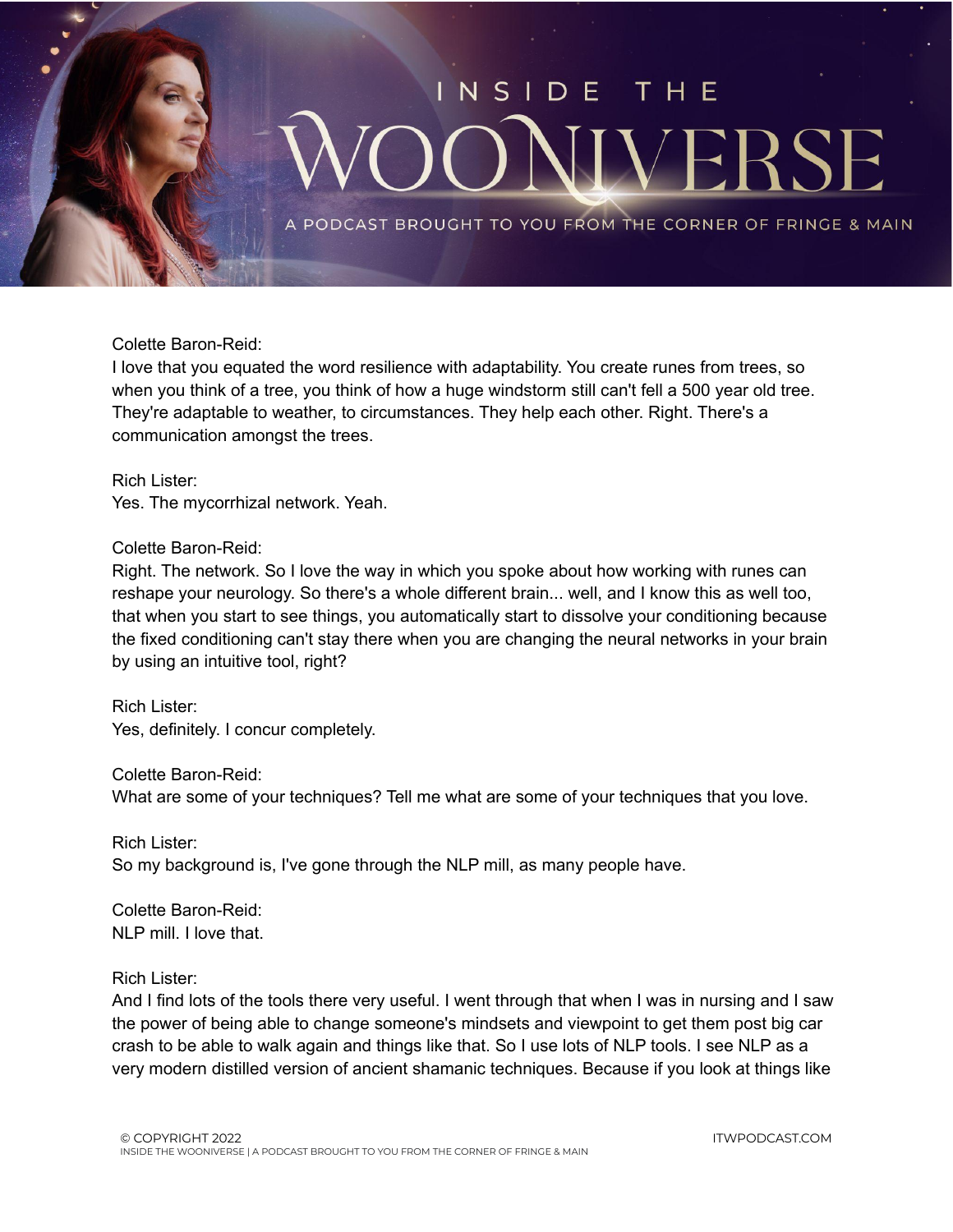

shamanic parts reconciliation or shamanic dismemberment practices or the drumming circles or things like that, the NLP has grabbed and refined and played with those techniques, taken all the fun bits out and made into a very clinical practice, which is great for a very clinical world. But I don't believe we're in that world anymore, especially post-pandemic as we're moving into that now. That we need ritual. We need connection, not just through ourselves, but through community and to the land that we live on, and that's part of what my process is through that sort of mill there.

Colette Baron-Reid: Nature. Right. So do you take people out into nature-

Rich Lister: Yes, definitely.

## Colette Baron-Reid:

... for rituals. Do you have very specific nature rituals? And so how do you do this say with clients or with groups now that you're going to probably be able to see people in person?

## Rich Lister:

Yeah, I take people out to the woods. I'm off to the woods this weekend. My family has a piece of land in Kent that we'll be going to, and we'll be doing some very primitive fire starting using flint and steel, and if you can start a fire using flint and steel in the British autumn/winter, then you're winning.

Colette Baron-Reid: Then you're winning.

## Rich Lister:

And some of the old initiation practices that we have forgotten a society to initiate people back into a bit more of a primal connected self. So finding the tinder, finding the flint. Because Kent is on chalk and flint, so you can literally dig two inches into the soil and there is lumps of flint there that you can work with. And we'll be going and doing that, then we'll be crafting high drums from deer hide and ash hoops. Once we've done that, we'll leave them to dry. We'll eat around the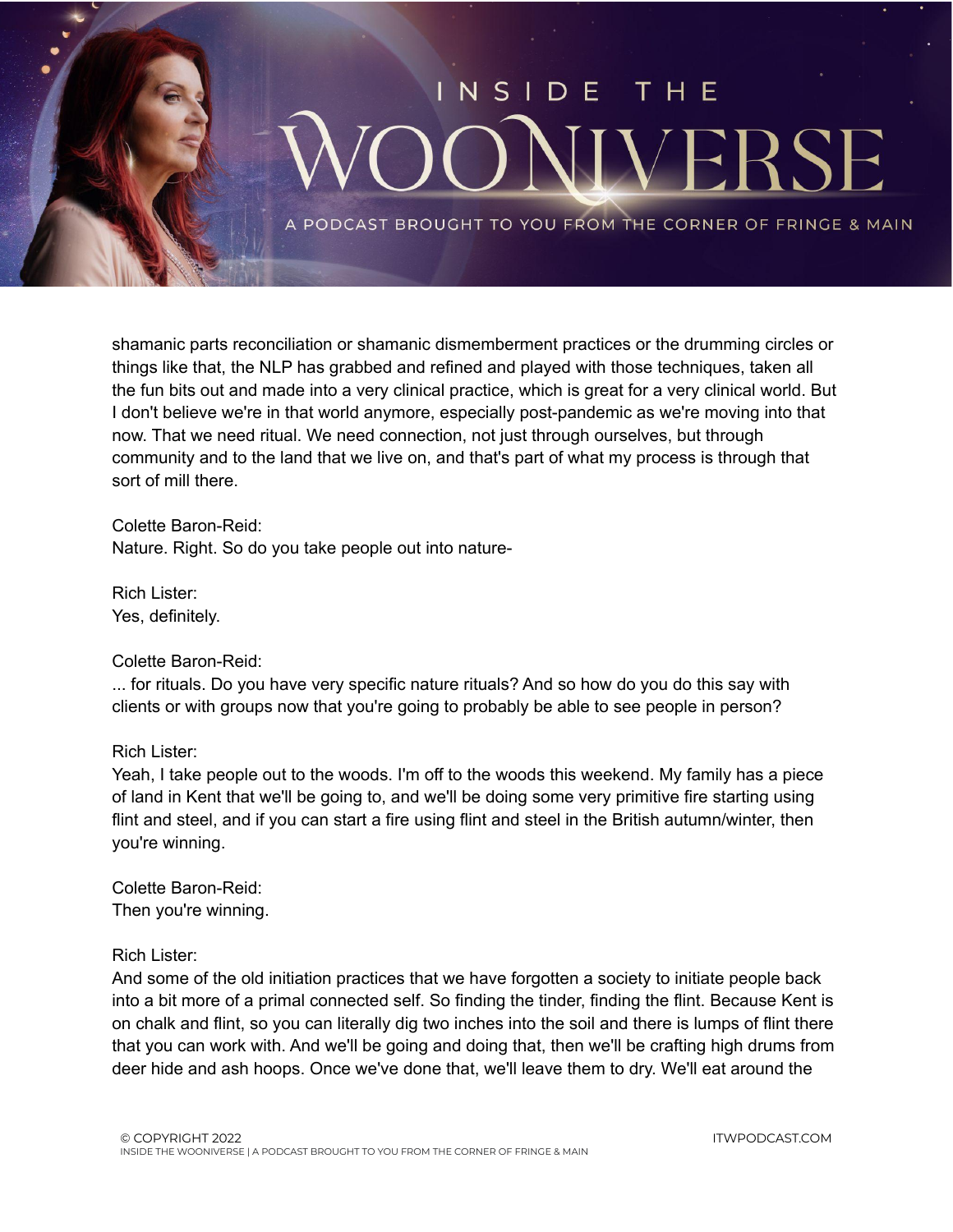

fire. They'll go off to the hotel room because it's just a bit too cold to be sleeping out at the moment. And then the next day the drums will be dry and then we can start playing them and having fun with them and bringing the energy of that drum energy into the drums. And I find that really fun and empowering way to do.

#### Colette Baron-Reid:

So. You use drums obviously from scratch from the wood and from the hide. And is there an ancestral lineage around this specific type of drumming? Is that your... because there's some Celtic as well as Norse heritage?

#### Rich Lister:

I don't think the Norse had drums like we see, especially the Native American frame drums, because they [inaudible 00:25:02] that far north. The Samy had them, which are the indigenous tribes that roamed really far north and farmed reindeer. But the Vikings, they had clay bowls with it, and I haven't worked out to bake clay yet so I haven't tried that yet.

Colette Baron-Reid: Oh.

Rich Lister: They had their clay bowls with hide over the top.

Colette Baron-Reid: So this is more Anglo-Saxon?

Rich Lister: More Saxon, more Norwegian, more Danish, that sort of thing.

Colette Baron-Reid: Fascinating.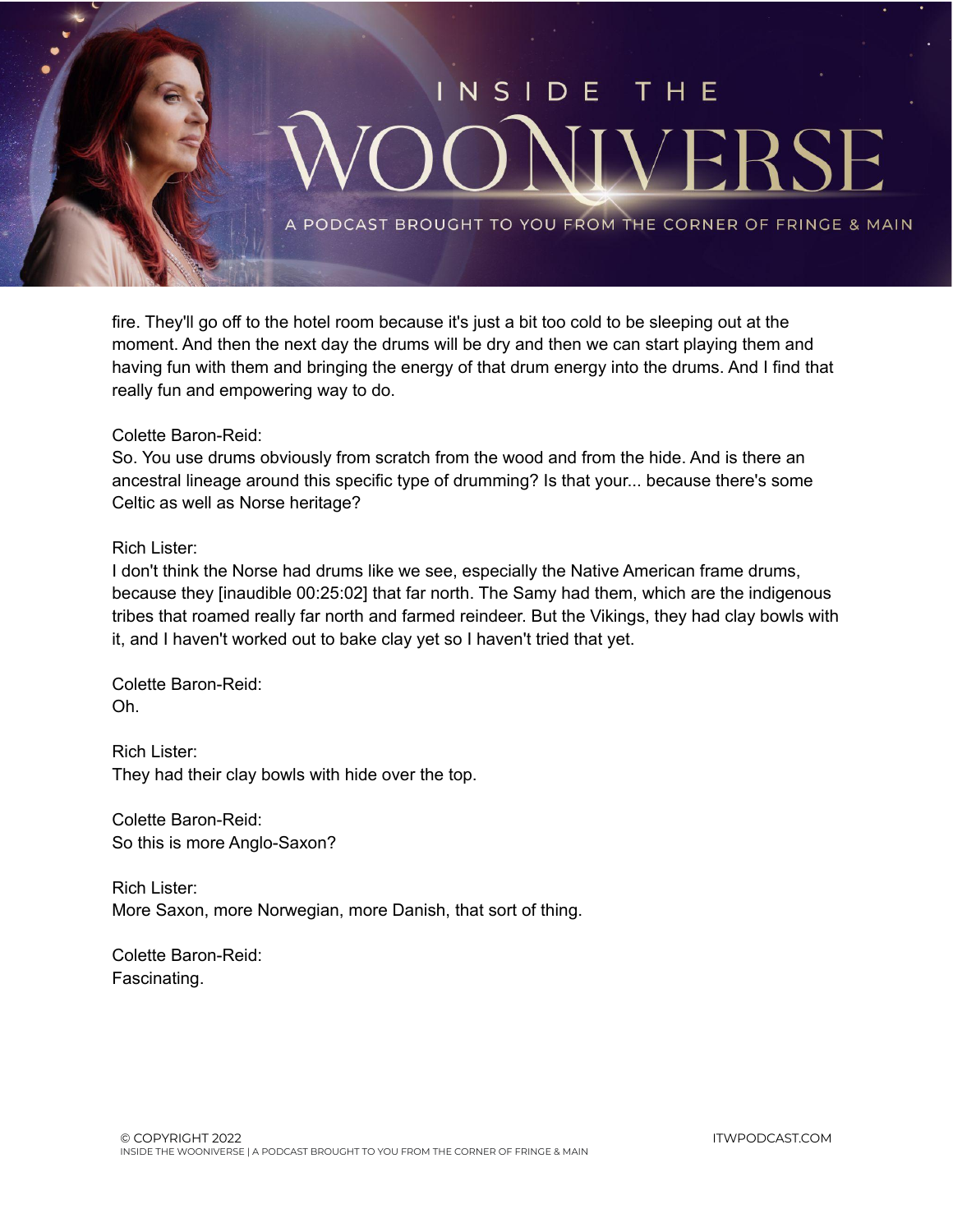

#### Rich Lister:

But I think drum and beat and rhythm are something that we really lack in especially modern Western society because we have again, burned it all out of ourselves. We've replaced it with psalms and chants through the Christian Church, and then we're now trying to learn it all again to go but the African tribes got these amazing beats that we want to use or the Indian, the yoga beats or the Hindu and the Afghani and all these people have got amazing cultural histories as a lot of Northern European people have lost due to-

Colette Baron-Reid: Right. And that's why we're attracted to it, I think rather than-

Rich Lister: Yeah, definitely.

Colette Baron-Reid: It's because we're missing it in our bones.

#### Rich Lister:

Yeah. I think we literally burned it in the witch trials of the inquisition and things like that. And now we're desperately as a culture trying to go, where can we find our roots? And as you said earlier, with the 500 year old tree is hard to blow down, when we have our roots, we're hard to shake. A rootless tree will fall.

Colette Baron-Reid: Yeah.

#### Rich Lister:

When we root down into ourselves, into our practices as spirituality, no matter where they come from, because they all work and they're all often given freely to us to help us not be lost in the universe. And as we learn these skills and these techniques and these spiritual connective practices, our roots go deeper. So therefore we have a spiritual resilience that can face things like a coronavirus pandemic or any other of the trials that we face in the universe and become more resilient, more adaptable, more able to ride that wave like a surfer opposed to being swamped by it.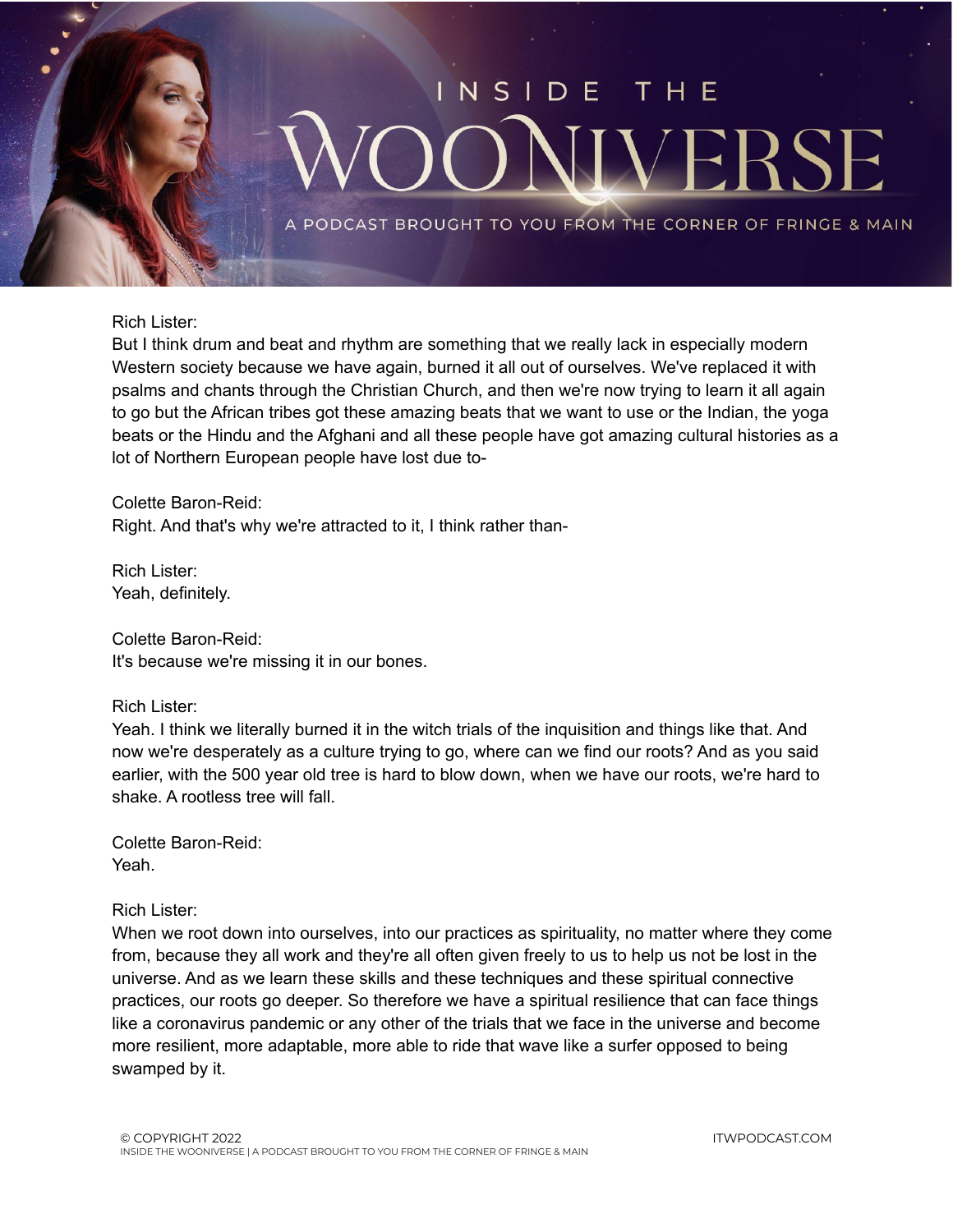

Colette Baron-Reid: Right. Exactly.

Rich Lister:

Or unless you want to be swamped by it, you can be like a turtle and just swim through.

Colette Baron-Reid: Right.

## Rich Lister:

And you have the choice with your adaptability, your resilience to see these things coming and going, oh, I've got this. I can cope. I can manage. I can excel.

## Colette Baron-Reid:

And it's a holistic sense too, right? As opposed to training, like you said about resilience training in the boardroom. It's not like that. It's about something that's holistic. It's nuanced. It's in your bones.

## Colette Baron-Reid:

So anyway, let's take a quick break, and when we return, we'll get into runes 101 with Rich Lister right after this break. We'll be right back.

And we are back. We are INSIDE THE WOONIVERSE with Rich Lister. Okay. Let's talk runes 101. If you were to talk to somebody who really wants to learn runes, where would they start? Probably your book, right?

## Rich Lister:

Oh yeah. Of course. Buy the book. You don't have to. I recommend it. I've spent a lot of energy and time and thought trying to make it as accessible as possible. I wrote it so the reader can build their own practice of being a rune reader opposed to just oh, this is what a rune is. There's plenty and lots of resources on the internet. My one caveat with that is that a lot of the runic and especially Germanic Nordic stuff has been co-opted by some not nice human beings. So you've got to be really careful you're not reading a really racist website that's got an agenda on-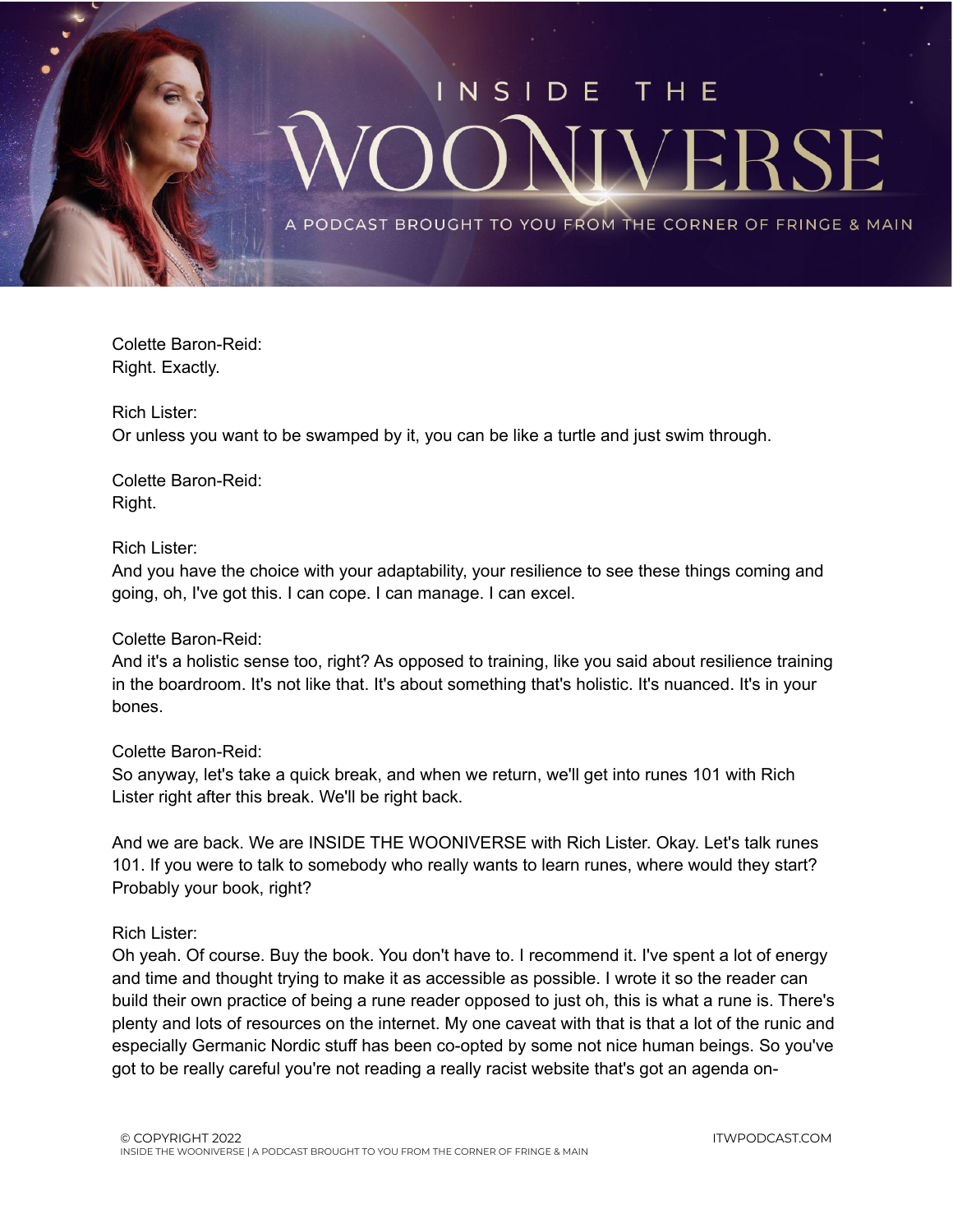

Colette Baron-Reid: I've seen that myself.

#### Rich Lister:

Yes. And I don't want that to come because the stories are amazing. But then the iconography is picked up by those people that stormed the Capitol in the US last year and all that sort stuff. So yeah, there's a saying by a guy called [inaudible 00:28:51] in Denmark and This Hammer Smashes Fascists. So yeah, it's a picture of a Viking hammer smashing a fascist. But yes, you can find plenty of information on runes on the internet. Go through my book. I've got good sources and it's not full of horrible [inaudible 00:29:10]. It's clean.

#### Colette Baron-Reid:

Yes. So your book Runes Made Easy is like the cleanest understanding of runes. I just love it. It's a good starting off point for newcomers to this practice. Now, what would be the next step to go a little deeper into understanding the runes?

#### Rich Lister:

Runes are a very primitive alphabet. They're a way, primarily, of writing down a history. They were found on things like gravestones saying how Bluetooth lies here. He was a great king or this sword belongs to Uthbert or was made by Uthbert or this was Swen's bone or things like that. Actually even in Turkey, there's one that says Hafdan was here.

Colette Baron-Reid: Hafdan was here. Right.

#### Rich Lister:

Yeah, by a Gregorian guard, who's guarding the patriarch. And so runes start off as an alphabet, and by looking at them as a language opposed to a set of mystical symbols first, you can build an understanding of the human side of it before going and stepping into other worlds and spiritual resonance. Because then you've got a receptacle built in your psyche, in your heart to go, ah, yes, I know this rune means the cattle, the abundance, the grain. But then the story tells you, oh yes, it means more than that. But yeah, you can have that bit first. You can have the abundance and then we can go deeper like the iceberg, as you said earlier. So start with the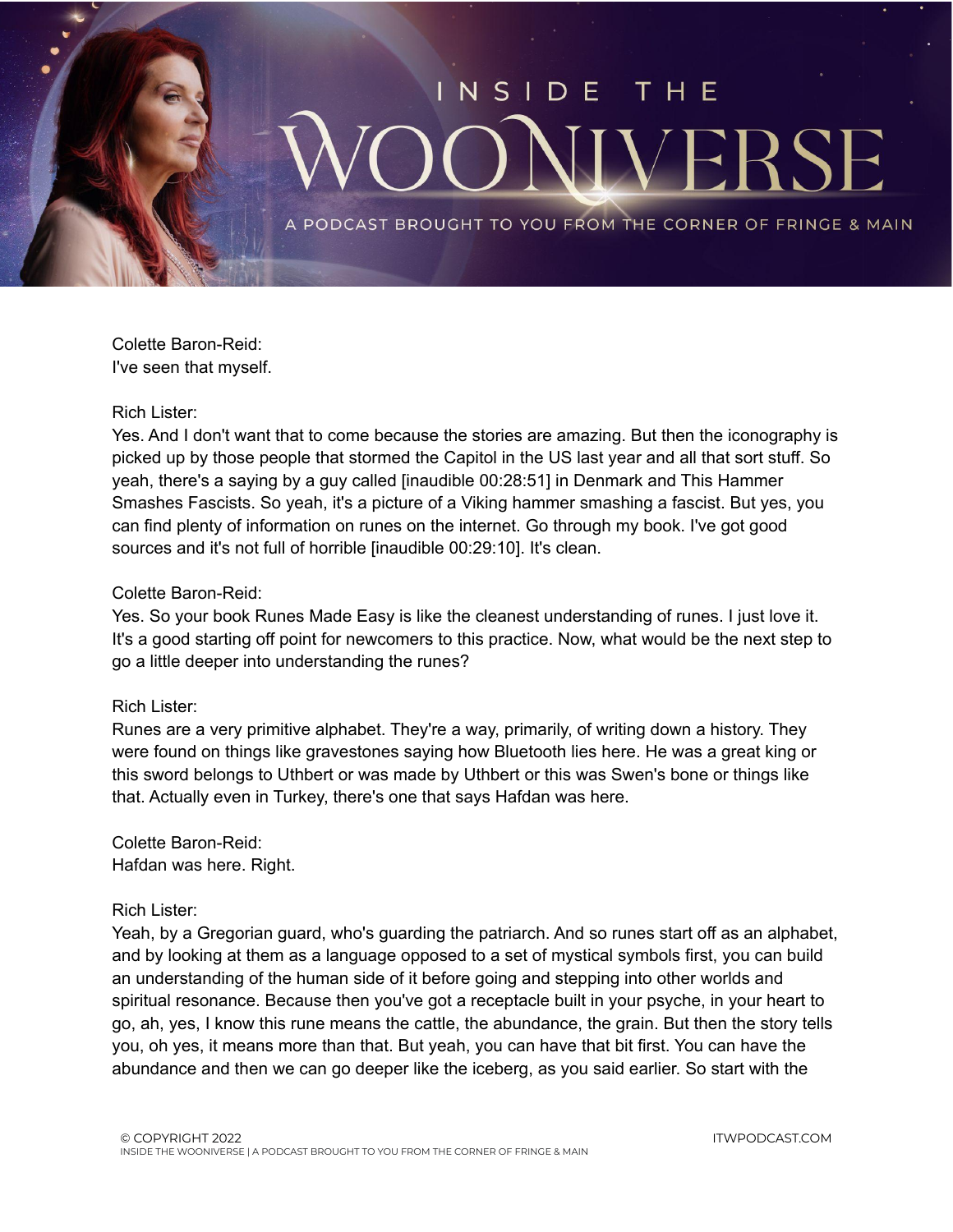

sounds like the earth sounds that build the runes and then you can go deeper into them to discover how they resonate with you particularly because there's no right or wrong with this. Lots of scholars have ideas, but there's no right or wrong on how you interpret it.

## Colette Baron-Reid:

So runes can be made of different materials. Is there a vibrational difference between a rune made out of wood versus a crystal versus resin? Tell me your opinions on that.

## Rich Lister:

I prefer working with natural materials. That's just my preference. I tried resin. I got it everywhere. It wasn't a pleasant experience. However, if it works for you, rock on. That's my opinion of most things. If the rune made out of resin is your favorite thing, if you want pink sparkly glittery runes, have them. If you want them made out of steel. I've got a friend who's a blacksmith who makes runes out of lumps of steel. That works. Or carved into silver or casting gold. My first set were made from pebbles on the beach that I scored with a nail. And so whatever works for you is the way that they should 'be.' Don't let anyone tell you any different, because if it's yours, they're your things.

## Colette Baron-Reid:

Right. So the different types of wood, I want to lead you in this because I had a set from birch that I loved and they felt right, whereas the oak didn't feel right to me. So you know what I mean? I had an affinity with this specific wood. Can you talk a little bit about that, the affinity piece with people with specific woods or what energy do different woods hold that you make the runes out of?

## Rich Lister:

Yeah. Woods have different energies. So in the example you just gave, birch is a tree that will grow first after the ground's toxic. So if you grow pine trees in a forest and then cut them all down, pine makes the ground acid, but birch will grow there first and then turn the soil healthy so the oak can grow. So the birch is the first treat of recover from anything from a forest fire, from toxic spills to burns or whatever. Birch will be the first to respond. And that powerful creamy wood is quite soft, but it grows really potently and will heal anything around it. Oak is an incredibly dense wood and it's great for making things like handles or warships because that's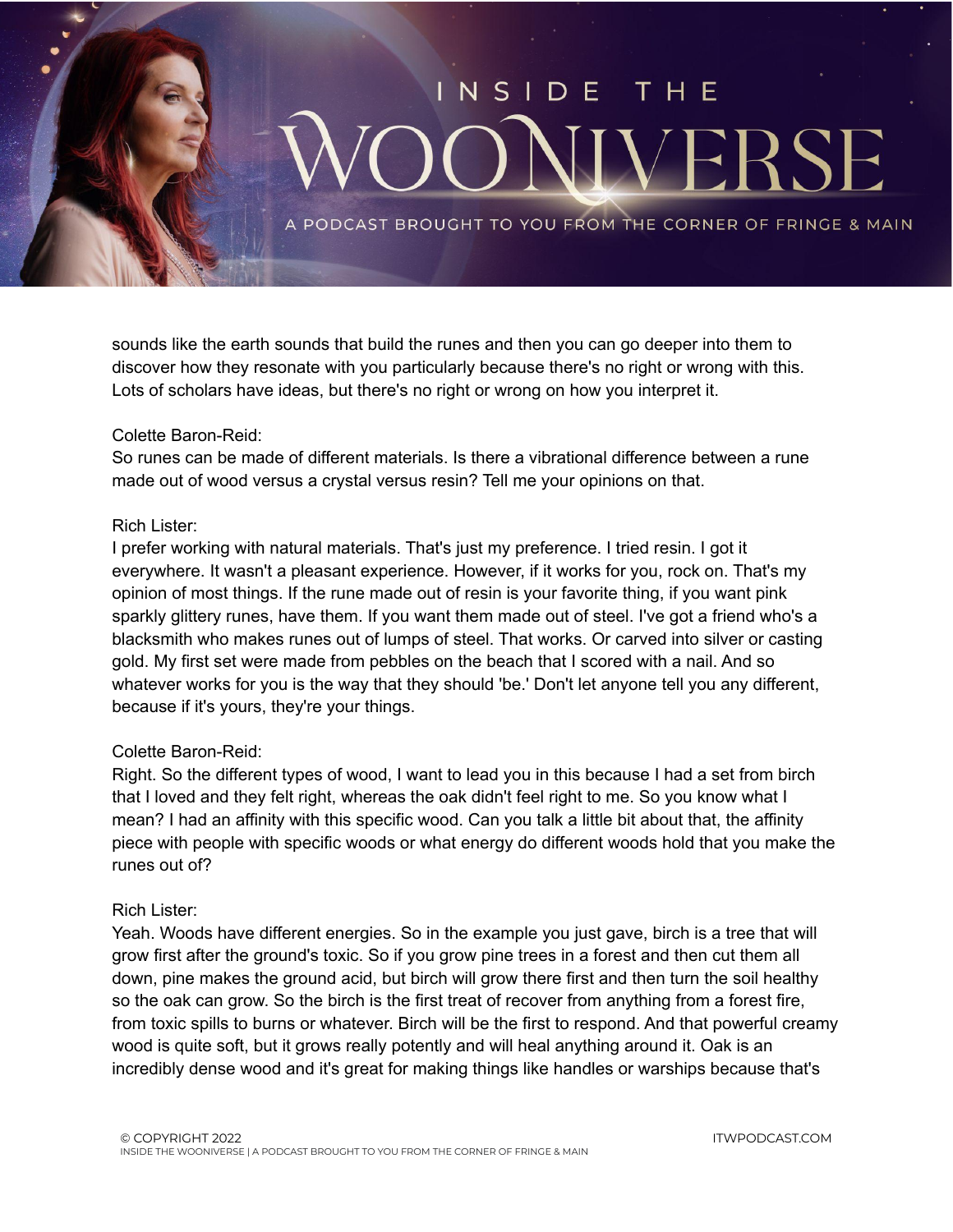

what they made the HMS Victory for in Trafalgar and things like that. They're made out of oak. They're very dense. They're very hard. It takes a very long time to grow. I don't tend to make runes out of oak unless it's bog oak, but that's a different thing because the runes don't tend to hold its buzz in there, in my opinion. But if it works for you, it works for you.

Colette Baron-Reid: Right. I get it. Yeah.

#### Rich Lister:

I work a lot with bog oak. Bog oak is this oak that fell into a bog usually in Ireland or actually there's some coming of Ukraine and down in Dubrovnik and that sort of area as well because-

Colette Baron-Reid: Croatia, Serbia.

Rich Lister:

Croatia. That's it. My brain went numb there. And this is a bog that's been in the ground for 5000 years.

Colette Baron-Reid: I got to get a set of those.

## Rich Lister:

And it comes across from not the creamy honey colored oak that we see nowadays, especially with American oak, North American oak, but it comes black. Then if you can see that it's black, almost black like charcoal black, but it feels very soft. And this oak is an oak that can absorb all of the stuff. It's like a magnet for negativity, but because it's 5000 years old, it can hold more than we can ever be exposed to in our lifetimes.

Colette Baron-Reid: So it's like a protection.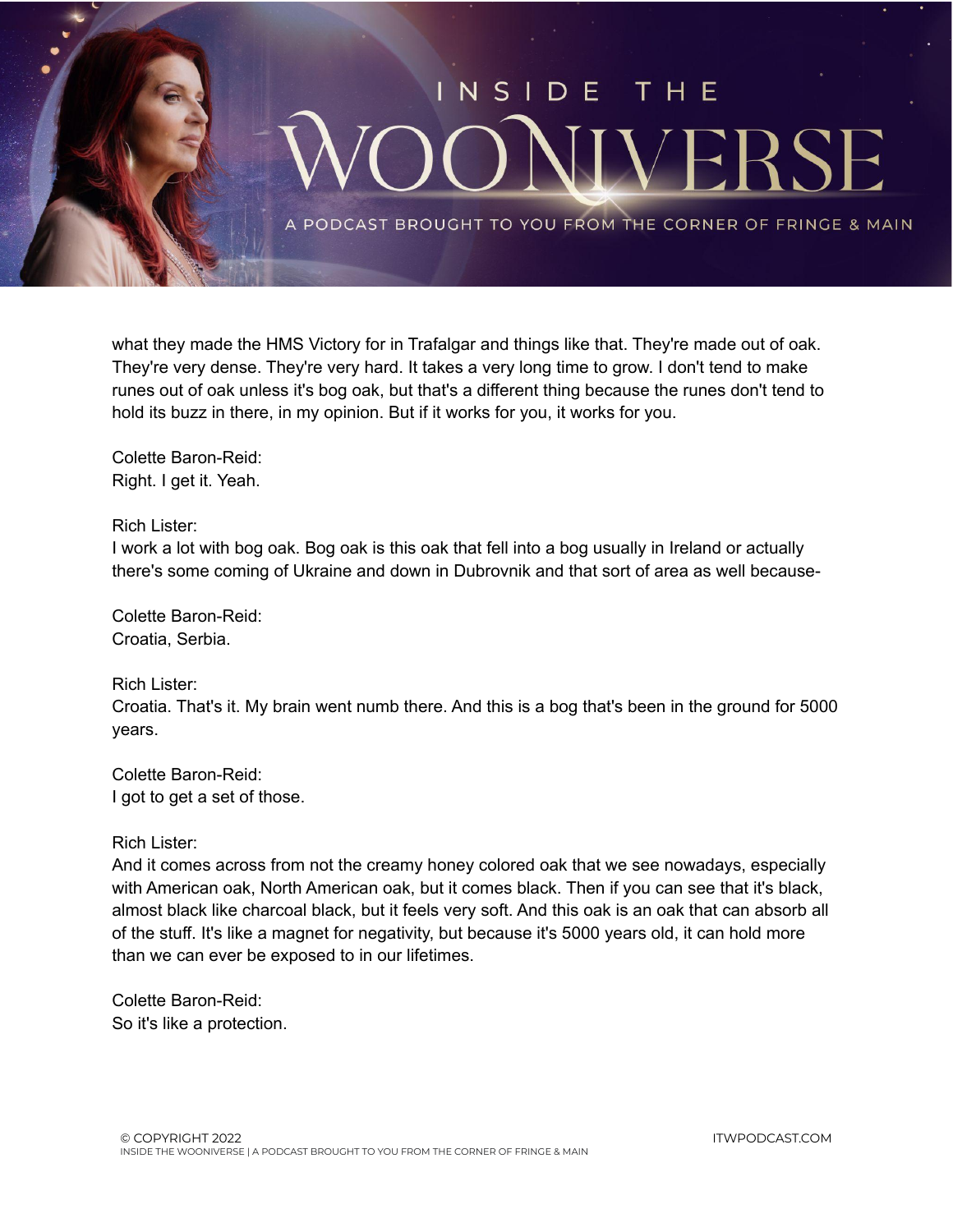

Rich Lister:

So it's a protection amulet of this natural material that holds all this negative around me, so it locks it away from me and it's got my rune carved on it as well, and that's one of my favorite things to work with. But I've also got some bog yew that's from the Ukraine and that's really nice as well. But yew wood is a wood that holds a flame and the really ancient indigenous people like the Neanderthals would carry fire from one place to the next in a yew bowl so you could put the fire in it, put lid a on it and could carry it for 30 miles.

Colette Baron-Reid: Really?

Rich Lister: It wouldn't burn through the bowl because it would be as just such a slow burning energy.

Colette Baron-Reid: That's fascinating.

Rich Lister:

Different vibrations. Rune stones and rune sticks used to be carved on fruit wood because fruit wood had life coming through it because you could eat the fruit and live, or you could take that life energy and cut it down and make it into your runes. So there's got a lot of cost involved in having fruit wood runes like cherry or apple or pear. So yeah, there's different energies there.

Colette Baron-Reid:

This is fascinating. Oh my gosh. Okay. Now, I'm getting a set of runes made by you, but I know you also offer a bespoke handcrafted rune pendant. This is what you're wearing now; is that correct?

Rich Lister: Yes. I don't know if you can see it on the screen. I doubt my camera's good enough.

Colette Baron-Reid: That's the 5000 bog oak tree.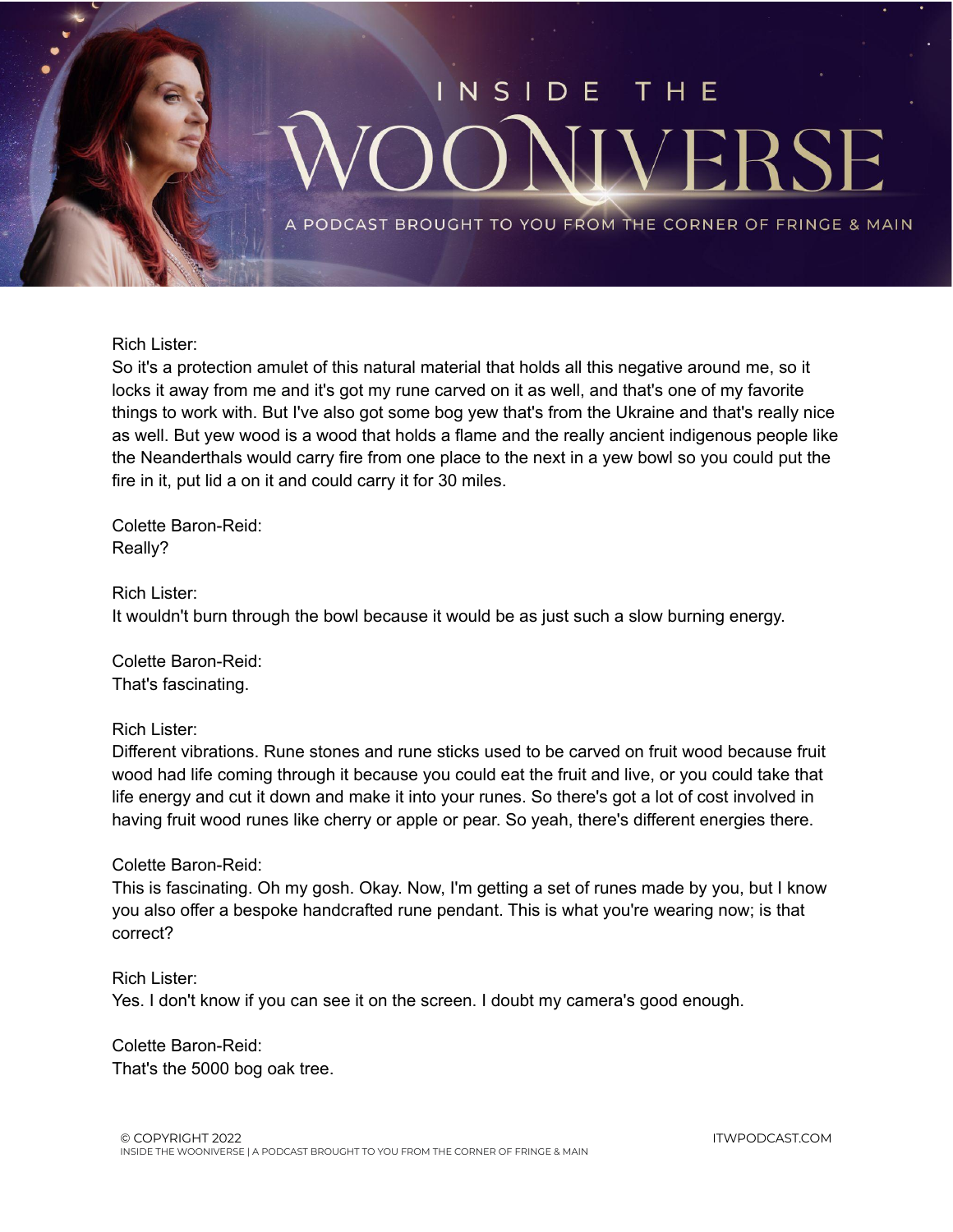

Rich Lister: Yeah.

Colette Baron-Reid:

So how did you acquire this tree or do you go to tree shops or I don't know how you do that. I'm not a tree person.

Rich Lister:

I know this one's from a guy called Connor who lives in Connemara who, when I run out, I email him and then he gets back to me a month later and says, "Yeah, it's in the post, Rich. You owe me however many Euros." And there's a guy called Sergei who's in Ukraine who's been sending me some of the Baltic stuff at the moment.

Colette Baron-Reid: And what about the Croatian, do you have a connection?

Rich Lister: I think he goes over there. He's got a mate somewhere. It's all very complicated.

Colette Baron-Reid: Right. Right. It's just sort of like the group of bog people. Oh, I love that.

Rich Lister: Yeah. Yes.

Colette Baron-Reid:

So if you are creating this for somebody, do you do a reading for them and get their birth rune or find the rune that is best for them? How do you do that?

Rich Lister:

I offer options. The one I sell most of is people ask me for an energy for the rune for the pendant. So I make them a bind rune which is a combination of different runes to have to be formed together in their own unique way that will then create an energy for bespoke for that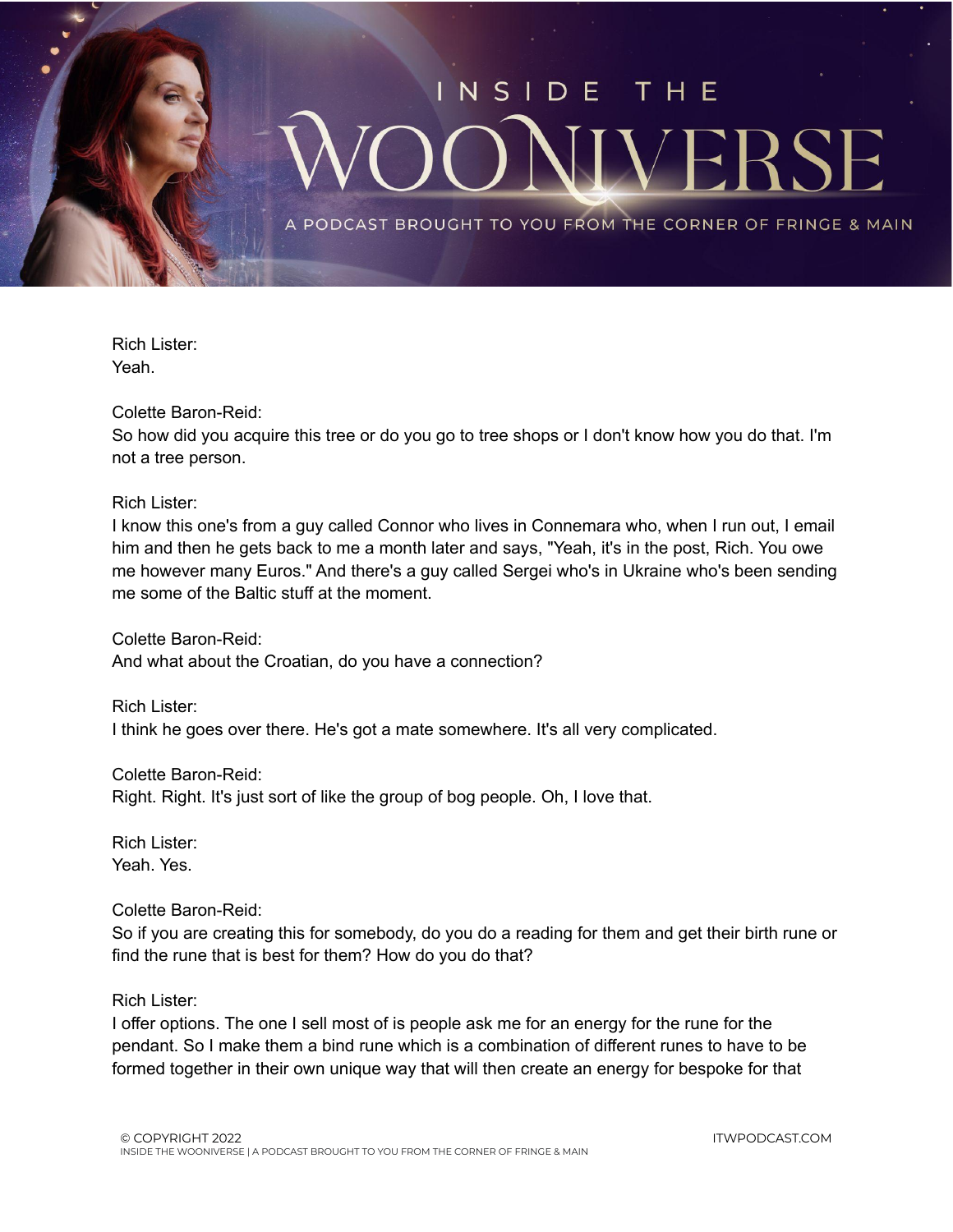

person. And that I'll then burn into that rune, package it off and send it off to them. But I really enjoy doing that because I love working with my hands and making things. And so I get... it's made specifically for that person in a way that's just for that person. There would be no two the same and the energy's what they request into that rune. But for birth runes, everyone's got a set of birth runes. They're much like your birth chart in astrology.

Colette Baron-Reid: Really?

## Rich Lister:

So you have a sun rune, a moon rune, an earth rune and a norn rune. Norns are the fates who spin your future. So your sun rune is one of the 24 runes. It's dependent on where the sun is when you're born. Earth rune is where the midhaven is, and the moon rune is where the moon rune is and they've got different energies surrounding how the universe was vibrating when you chose to pop into the world.

## Colette Baron-Reid:

Fascinating. So you actually do like a rune chart for somebody based on their birthday?

## Rich Lister:

Yes. Yes. I make a little book that I'll send you and it has all your four birth runes and a little bit of guidance around what they can mean for you. So my sun rune is the [foreign language 00:37:33], the rune of bliss and happiness and contentment, which is great because I really like that. And my wife is [foreign language 00:37:39], which is the rune of quite drastic, sudden change, big hail falling from the sky. And so they all have different energies that you can look into much the same as you look at your astrology and go, ah, yes. Yeah, he's a Libra and she's a Scorpio and it works that way.

## Colette Baron-Reid:

Right. Your gentler energy might help mitigate some of the [foreign language 00:37:59], that hit by lightning kind of energy. I always freak when I get that. No. What's going to happen?

Rich Lister: Oh, I know.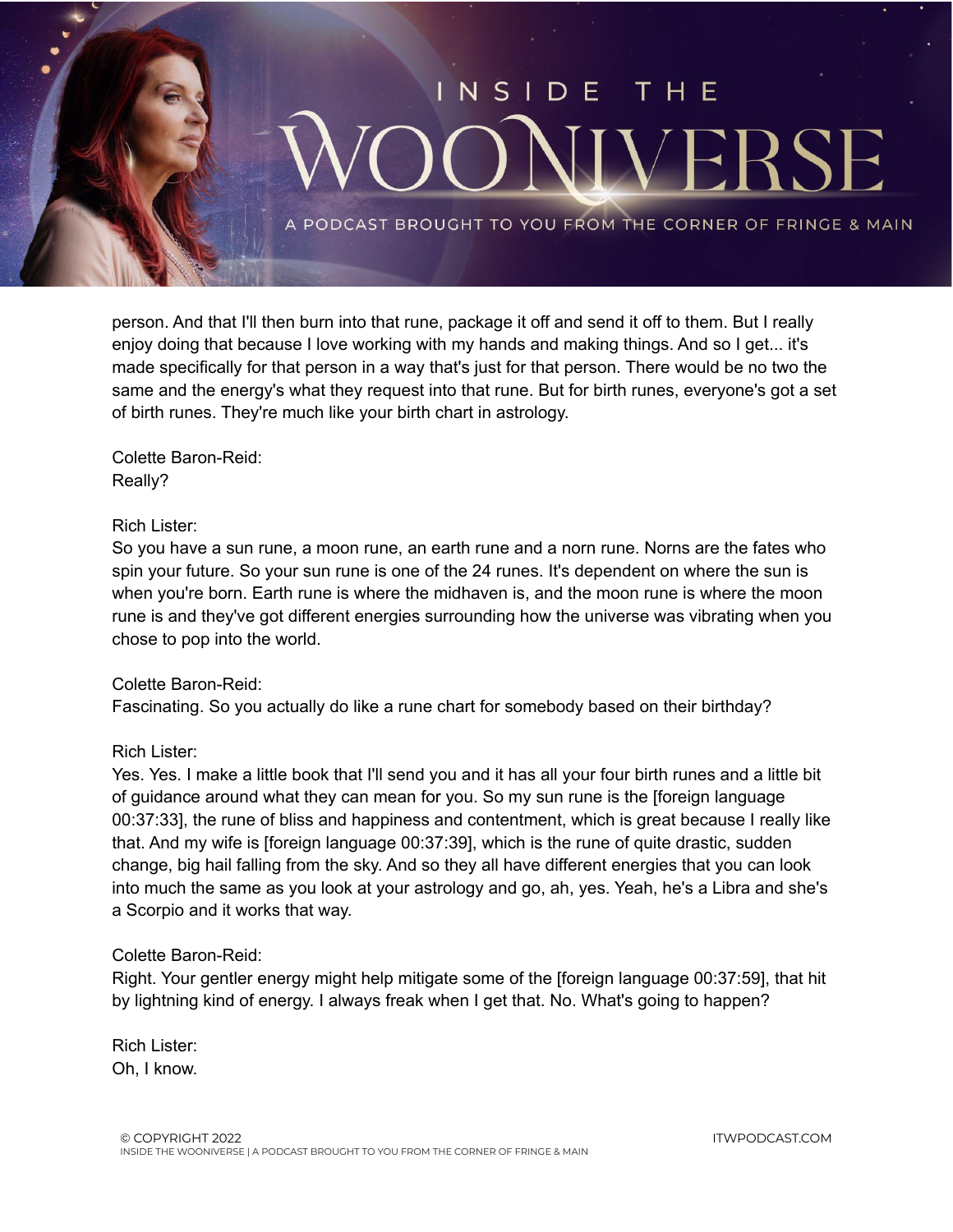

Colette Baron-Reid: Shock and awe. Shock and awe, but it's good.

Rich Lister:

But it knocks everything down so you've got something really solid to build on. Again, so you haven't lost anything. All the nutrients are there, but you build again and you've learned all the lessons already.

Colette Baron-Reid: So you're a fire walker instructor.

Rich Lister: Yes.

Colette Baron-Reid: On top of all the other cool things that you do. Tell us about that.

Rich Lister: I believe that there is a lack in modern masculinity being initiated into being the masculine.

Colette Baron-Reid: Oh, interesting.

Rich Lister:

And I'm talking gender binary terms because this is how I understand it. There's lots of other nuance that men don't get initiated into being men. We don't get the fear and the near death that we need to stop being boys, and we can see it with world leaders across the world. Yes they've initiated into masculine in certain ways. They've had children, they've run businesses, blah, blah, blah, blah, blah. But they're still behaving in infantile boy ways. I see that men need to have an ordeal of fear and pain and suffering to initiate them into manhood. Girls, you do it every month. Guys need something that they can face and overcome and then move on because we have a very different way of brain organization. So that's why I see fire walking as part of that thing.

ITWPODCAST.COM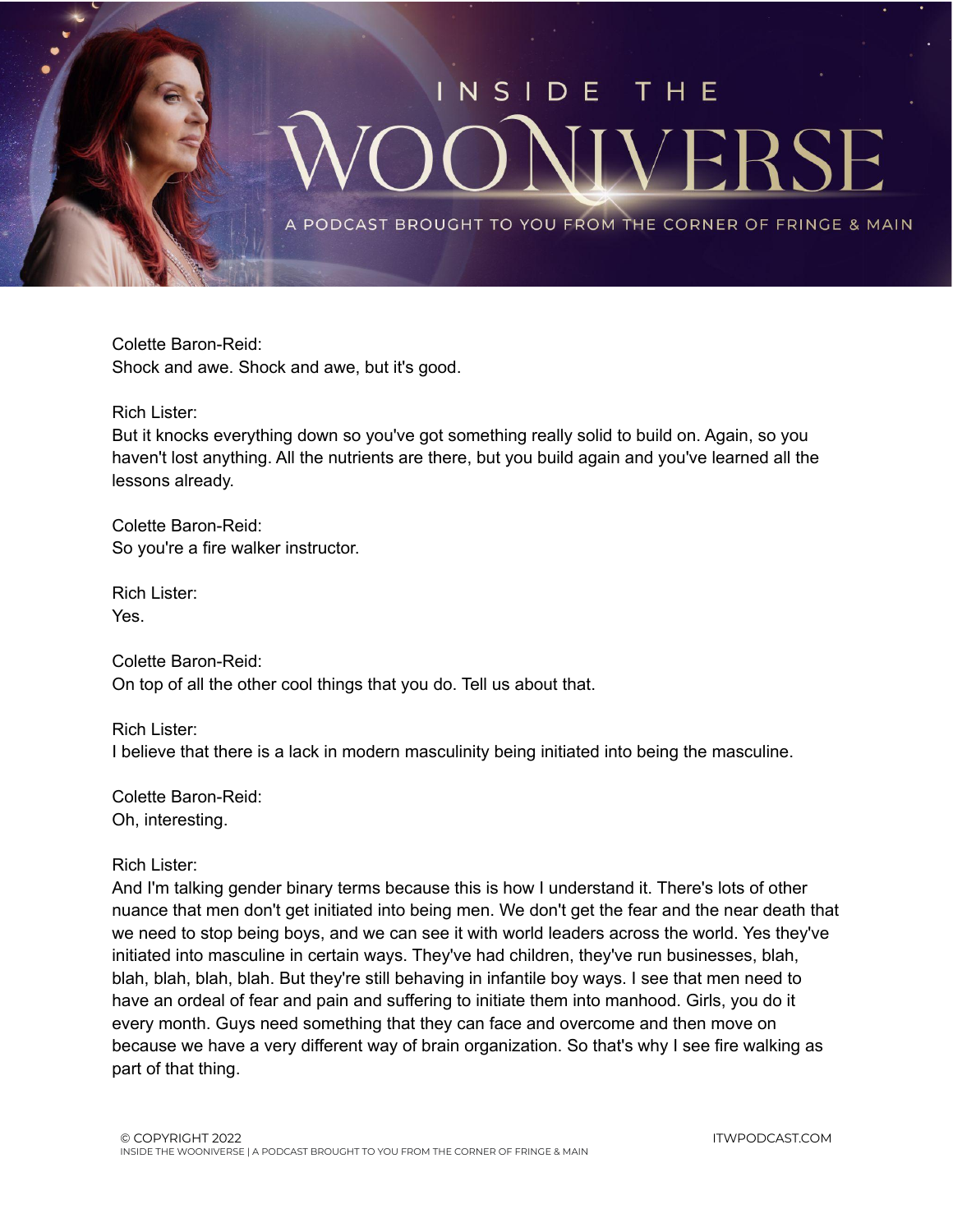

I don't do it in the way that Tony Robbins does with the cool moss and the wet grass thing. When you walk on fire with me, you will feel the embers on your feet and you'll feel the hair burn on your legs and you'll feel the [inaudible 00:39:37] your feet. You're not going to hypnotize yourself. You're not going to distract yourself. You will feel it all because if you don't feel it all, you're not having the experience. And I think as humans, if we experience the fear and realize that our bodies can actually cope with 900 degrees C coals, then that fear helps you step beyond where you are right now, realizing your body can cope with whatever comes. So if your body can cope, your mind can cope. So if you have this ordeal part of initiation into the evolved masculine, then that takes a one step to heal this damage that's happened with men that's been stopped probably 1200 years ago in Europe when we stopped having evolved men, when we removed the initiation pathways for young men to become men.

So at the moment, it's lots of guys all over the world, trying to work out how we can rebuild these initiation paths. And some are doing the very empathic, the very feeling emotion side of it. Some are doing let's set fire to stuff and walk on it bits. Some are doing let's climb a mountain, let's live in a van. And there's all these different aspects of this initiation that we're trying to work out how we build into society into ourselves now.

Colette Baron-Reid: Right. Because we don't have anything like that.

Rich Lister: No, not at all.

Colette Baron-Reid:

Did you create this based on some of the history that you've studied in mythology and study of the ancient in initiatory practices?

## Rich Lister:

I looked at what would be in the stories and the myth that's gone by and because we know the things that were forbidden in medieval Europe by the laws that were written against them. So you weren't allowed to walk on hot fires. You weren't allowed to eat horse meat. You weren't allowed to hang from a tree. You weren't allowed to smash arrows and things like that. So those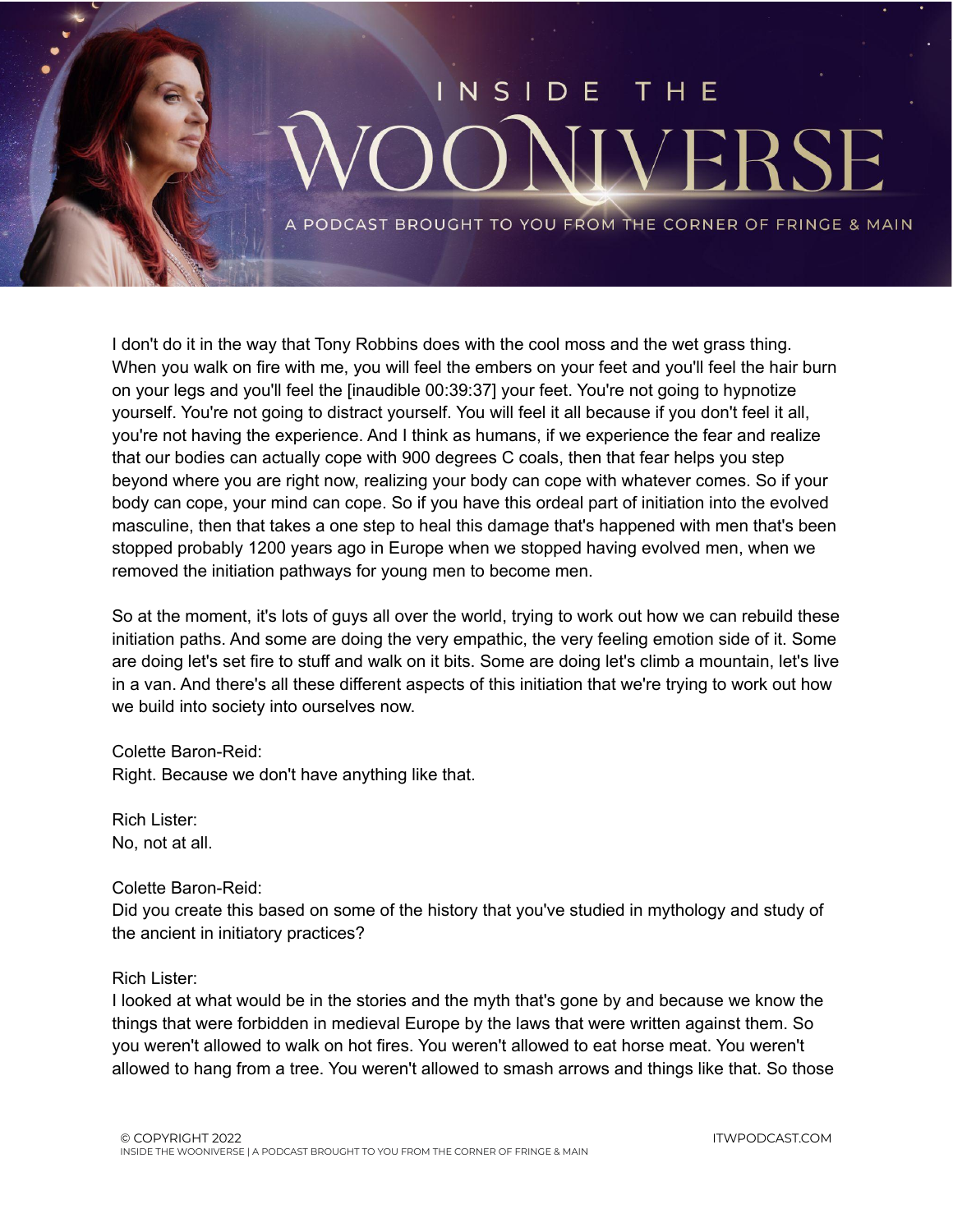

things were illegal, so therefore they must have been done, so therefore, why were they done? And actually, it was young men doing it, so there's a thing there. Okay, wait a sec. And if we can strip that power from men, then boys are easy to control because they give into their urges, and if you can control a boy, you can control the planet. And we see that with global politics, don't we? A bunch of boys with their toys.

## Colette Baron-Reid:

Boys and their toys. Oh my goodness. This could go down a major rabbit hole, but we are not going in there. Instead we're going to step into another dimension of the WOONIVERSE called the tea time after party, brought to you by Magic Hour teas. You know, Magic Hour teas are my most favorite tea on the entire planet? They are so delicious. I love them so much and I totally drink them daily like four or five times a day. And I even have a 10% code for all of you listeners. So for more information and for the 10% off code, go to ITW podcast.com/tea. We make it very easy for you. Just tea and there you go.

#### Colette Baron-Reid:

All right. We have Rich here, and joining us for the party is my executive producer Connie Diletti. Hi Connie.

Connie Diletti: Hi.

Colette Baron-Reid: Okay. Rich. Are you ready?

Rich Lister: I'm ready.

#### Colette Baron-Reid:

We have a bunch of questions. I'm going to ask you the first one. If you could have a magic power, what would it be and what would you use it for right now?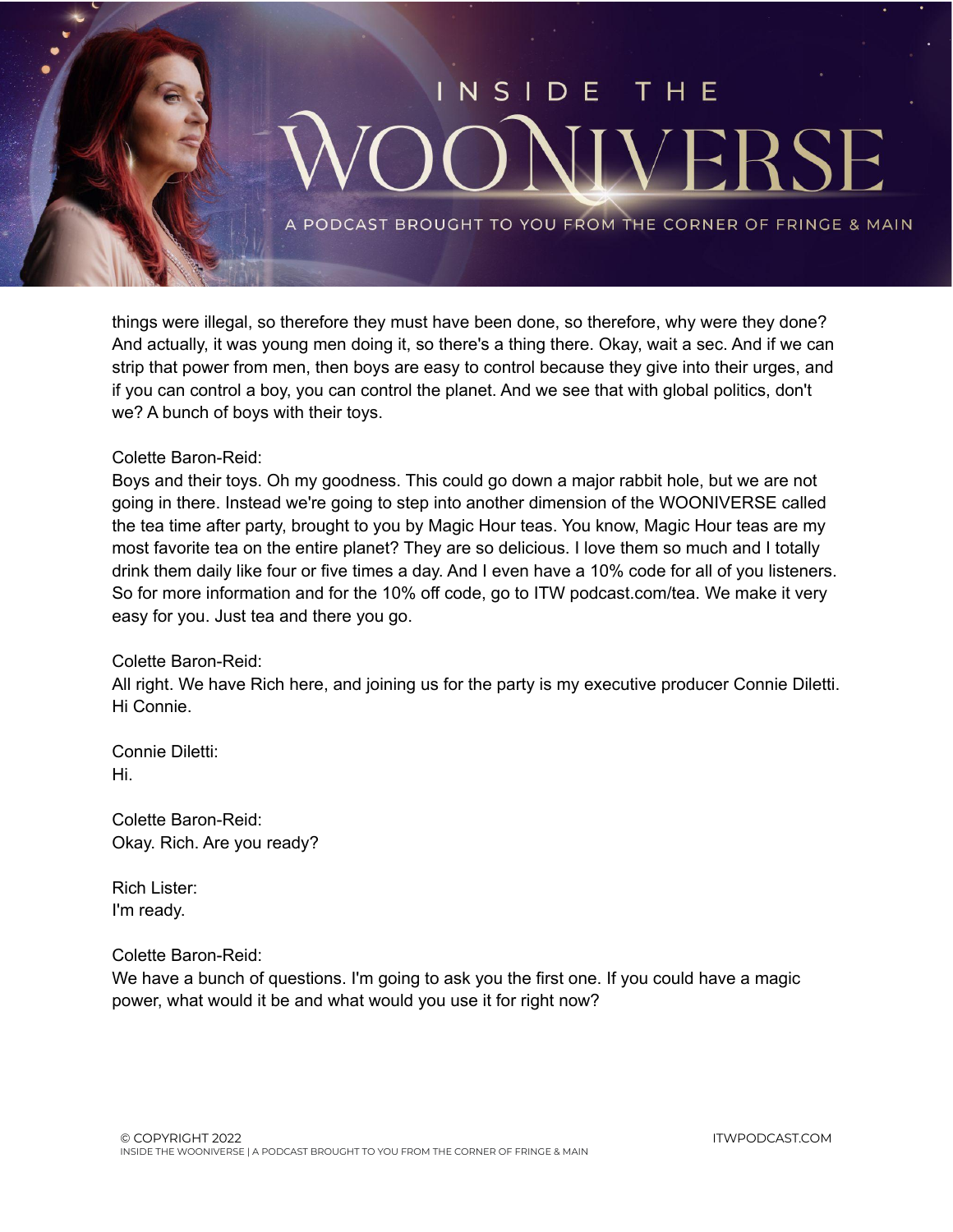

Rich Lister:

That's a good question. What magic power be. Wow. I'd like to grant wishes. That would be fun. I think then people can help themselves realize themselves. Does that make sense? And it's helping others self-actualize their beliefs because then it's not my fault. It's their fault.

Connie Diletti: That's your go-to. Nice.

Rich Lister: Yeah. No responsibility. I'll help you fulfill your wish that way.

Connie Diletti: Yeah. Take the onus off you for the empathic debris. Very nice.

Colette Baron-Reid: Well, that's excellent.

Connie Diletti: What is one of your favorite subjects to dive down the rabbit hole on?

Rich Lister:

Oh, I've got the divergent brain, so at the moment, anything that's shiny. But I love myth and stories. I can binge all the YouTube. I can read all the books on stories and ancient myths and how they constructed and the meanings behind them and things like that. So yeah, they have really good fun. So yeah, myths and stories.

Connie Diletti: Myths and stories.

Rich Lister: Yeah, definitely.

ITWPODCAST.COM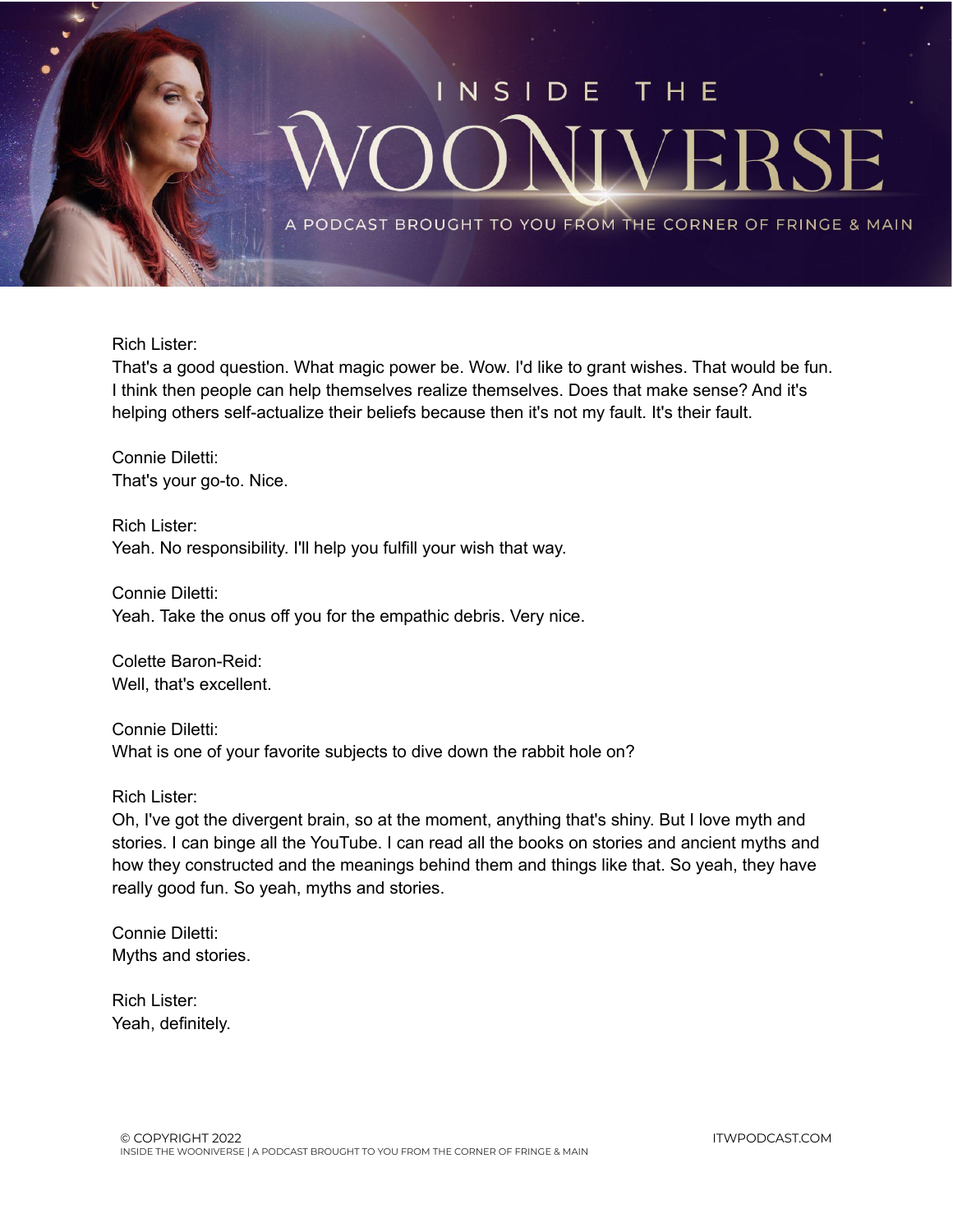

Connie Diletti: That's cool.

Colette Baron-Reid: Do you do those video games with all the myths and stories into them?

Rich Lister:

On a part of my agreement with my wife when we got married is that I wouldn't play computer games. So no, I don't do computer games, but I did historical reenactments that had lots of stories and stuff built into it, dressed up as a Viking in real life.

Connie Diletti: Like in person? In real life.

Rich Lister: In person. Yeah, with [inaudible 00:44:16] in a field in somewhere, things like that in a costume.

Colette Baron-Reid:

Yeah. Oh this is so good. Okay. We're going to go back to magic. If you could make a magic potion to give to society right now, what would you make and what would it do?

Rich Lister: It would be a potion that would break the dependence on social media.

Colette Baron-Reid: Ah, ooh.

Rich Lister:

I think that social media is one of the biggest ills in our society and that the reductionist mindset that it makes, if we could break that, I think we'd have a very different universe that we'd live in our right now. So my magic potion would be to crash Instagram, Facebook, TikTok, Twitter, and wipe them servers and start from scratch again somewhere else. Back to MySpace with my music playing in the background.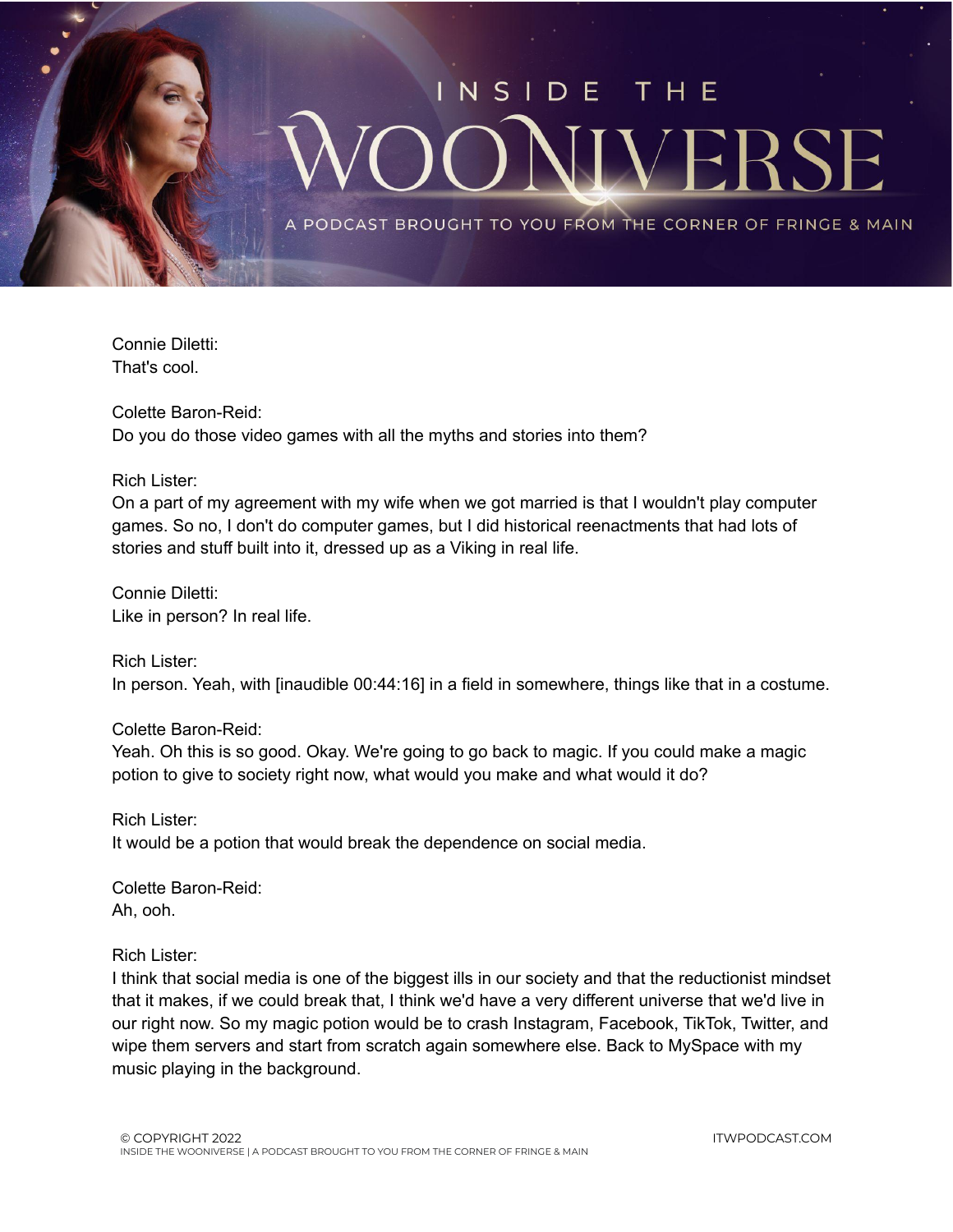

Connie Diletti: Aw, MySpace.

#### Colette Baron-Reid:

I had a MySpace. I had my MySpace too, and I'll never forget when Facebook started, I'm like, I'm never leaving MySpace because of course I had my music on there because I was a recording artist and then I had my all the woo-woo stuff that I did. It was this mystical, amazing portal. But that's very interesting that you said that because it's not so much, and I'm going to comment on that too, because I feel similar to you about social media. Although I feel social media could also be used for great good, and it has been, but the shadow of it, I agree with you a hundred percent where this reductionist, you're only able to communicate with this very short period of time and there's been such a lack of compassion with how people speak to each other. So I think that social media actually has become tremendously problematic. I agree. So it's up to us to make it into something good if we can.

#### Rich Lister:

Completely. And from a magical perspective, you can't see the actions of someone on social media. You only got to go with what they choose to tell you. So the magic manifests through something that's insubstantial. You can't manifest through the yes, I went to the forest and hugged the tree and then planted the crystal. I've just told you I've done that and I've posted a booty shot with me holding a crystal by a tree, but have I done it in the garden? Have I done it... it's a very different energy. So you've got to trust the words opposed to actually the actions and it builds a very interesting distance between thought and deed in how we manifest and magic the universe through social media, I believe.

#### Colette Baron-Reid:

Well, who inspires you? And why do they inspire you?

#### Rich Lister:

I have great difficulty with putting people on pedestals and I like being inspired by acts. I like people who have done epic things. So people like, for instance, [inaudible 00:46:54] Middleton, he's a speaker and an ex-soldier who does lots of self empowerment stuff. I like aspects of what he does and that inspires me. And I love actions and love how people behave and act. I'm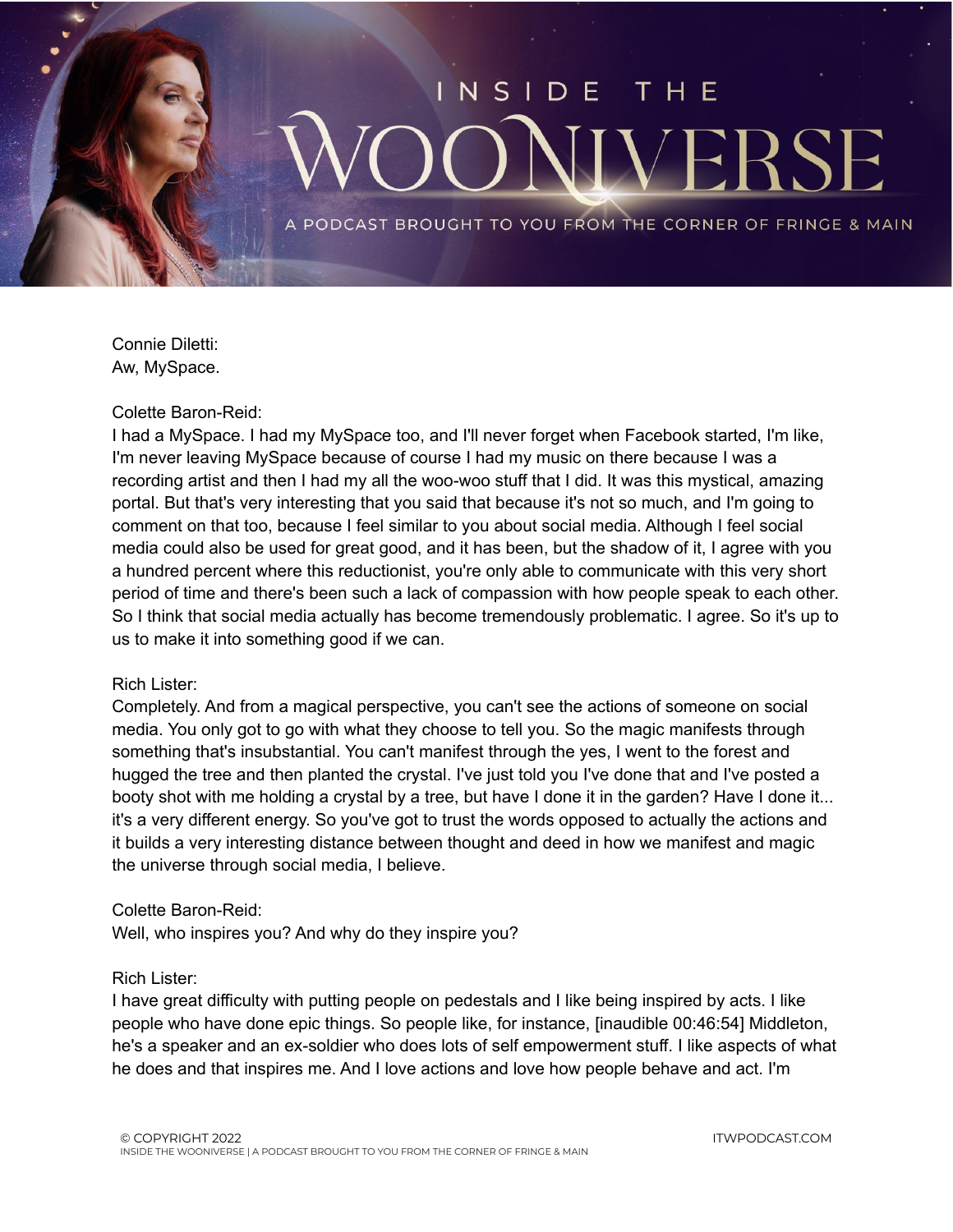

inspired by actions, but the people themselves, everyone's fallible, everyone's human, everyone lives their beautiful kaleidoscopic life, and someday you can be a right dick and someday you can be the [inaudible 00:47:19] loud and that's inspiring in its own. And yeah, I think that's where I am with that.

Connie Diletti: Love that.

Colette Baron-Reid:

Oh, I love that. Yeah, because that's so true when you think about it. Like you're right, everybody's just human, but it's the actions because that's true. You can do an inspiring act, but be a dick the next day. Right? Yeah. And then the inspiration is like, yeah, people are just trying to be better. I think that's inspiring in itself too. I love that.

Connie Diletti: And we have one more. You have to spend \$10,000 in one hour. What would you spend it on?

Rich Lister: What would I spend it on? At the moment filling up the car with petrol.

Colette Baron-Reid: Oh gosh. Right.

Rich Lister:

\$10,000 what I'd spend on fun, I'd use it on transport and hotel bookings to go and tour the world, as much as the world will let me right now. Travel, I think is the most privileged thing we can do in our current world and I want more of it, please. Thank you.

Colette Baron-Reid:

Yes. Okay. Well you're allowed and that's great. Okay. Let's pull a card and reflect on our conversations today. I'm going to pull a card from my Shaman's Dream Oracle.

ITWPODCAST.COM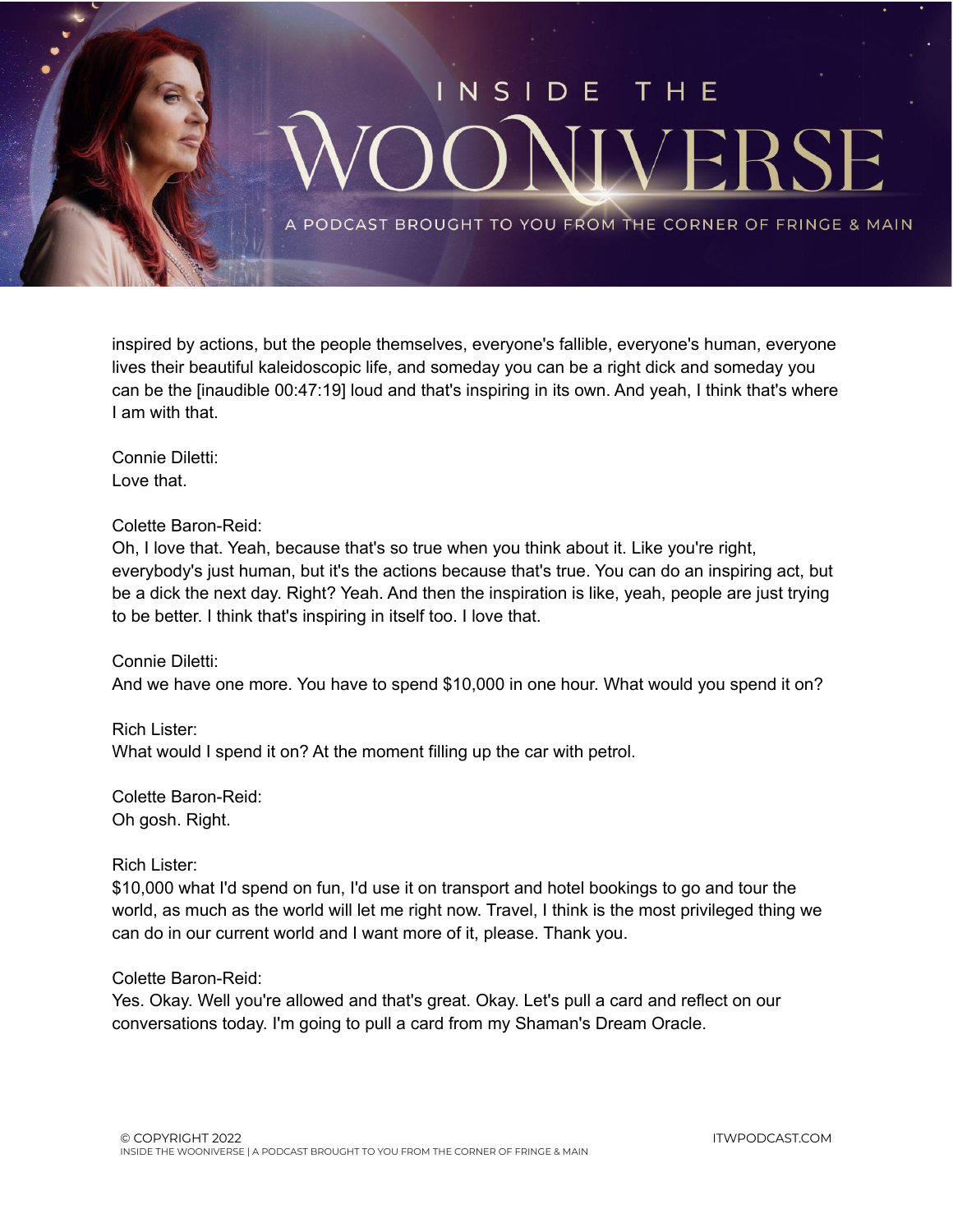

Rich Lister: Cool.

## Colette Baron-Reid:

Oh, and it's whale song. Whale song means resonating. How do we resonate and what do we resonate with? And what does it mean for us to be resonant with one another? I'm going to let you start with that.

## Rich Lister:

I think resonance is one of the most powerful things we can do both mundanely and magically as humans, because when we're in the presence virtually or corporeally with other humans who resonate with us, we automatically become closer to where we want to be as humans. We take on the energy that's been put out by those near us and that they in turn take on the energy that they need from us. And that resonance not just is taken, but it bounces off and reflects and refracts and becomes more and more powerful in many different facets because it'll bounce off the wall behind me and the wall behind you and off the mic and all these things and different shapes and sizes and that resonance as humans connecting, we get to become more of our true selves in ways that we want to be in this experience of life right now. That's what I think.

## Colette Baron-Reid:

Oh, I love that. And it's so true that there's so much dissonance, which is the opposite of resonance. There's a dissonance in the world, and because it's talking about sound, right? That resonance is about sound. It's like the music of the world when we are in harmony and connected to one another in this way, we all have the chance to be better people. Right? I think at the end of the day, that resonance and it's about memory. Whales are the memory keepers. They are the record keepers of this planet. They're they live the longest. They are the ones that remember. And I think that's what we're asked to do right now is to remember who we really are, which is a 'we'. Not separated bunches of 'me's'. A 'we' and love is at the core of that.

Rich Lister: Definitely.